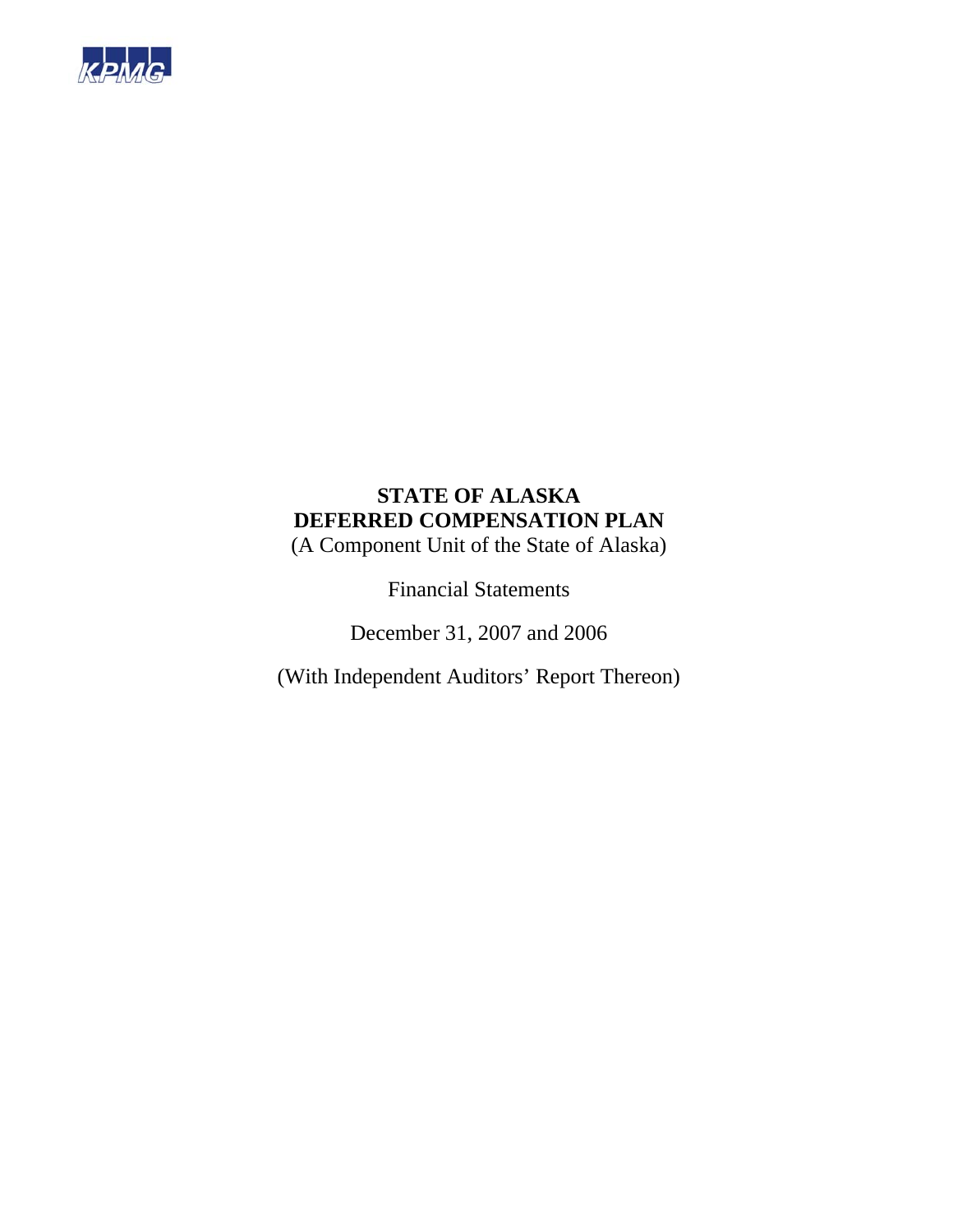

**KPMG LLP**  Suite 600 701 West Eighth Avenue Anchorage, AK 99501

### **Independent Auditors' Report**

Division of Retirement and Benefits and Members of the Alaska Retirement Management Board State of Alaska Deferred Compensation Plan:

We have audited the accompanying statements of fiduciary net assets of the State of Alaska Deferred Compensation Plan (Plan), a Component Unit of the State of Alaska, as of December 31, 2007 and 2006, and the related statements of changes in fiduciary net assets for the years then ended. These financial statements are the responsibility of the Plan's management. Our responsibility is to express an opinion on these financial statements based on our audits.

We conducted our audits in accordance with auditing standards generally accepted in the United States of America. Those standards require that we plan and perform the audits to obtain reasonable assurance about whether the financial statements are free of material misstatement. An audit includes consideration of internal control over financial reporting as a basis for designing audit procedures that are appropriate in the circumstances, but not for the purpose of expressing an opinion on the effectiveness of the internal control over financial reporting. Accordingly, we express no such opinion. An audit also includes examining, on a test basis, evidence supporting the amounts and disclosures in the financial statements, assessing the accounting principles used and significant estimates made by management, as well as evaluating the overall financial statement presentation. We believe that our audits provide a reasonable basis for our opinion.

In our opinion, the financial statements referred to above present fairly, in all material respects, the fiduciary net assets of the State of Alaska Deferred Compensation Plan as of December 31, 2007 and 2006, and the changes in fiduciary net assets for the years then ended in conformity with U.S. generally accepted accounting principles.

The accompanying required supplementary information of management's discussion and analysis on pages 2 to 4 is not a required part of the basic financial statements but are supplementary information required by U.S. generally accepted accounting principles. We have applied certain limited procedures, which consisted principally of inquiries of management regarding the methods of measurement and presentation of the required supplementary information. However, we did not audit the information and express no opinion on it.



December 15, 2008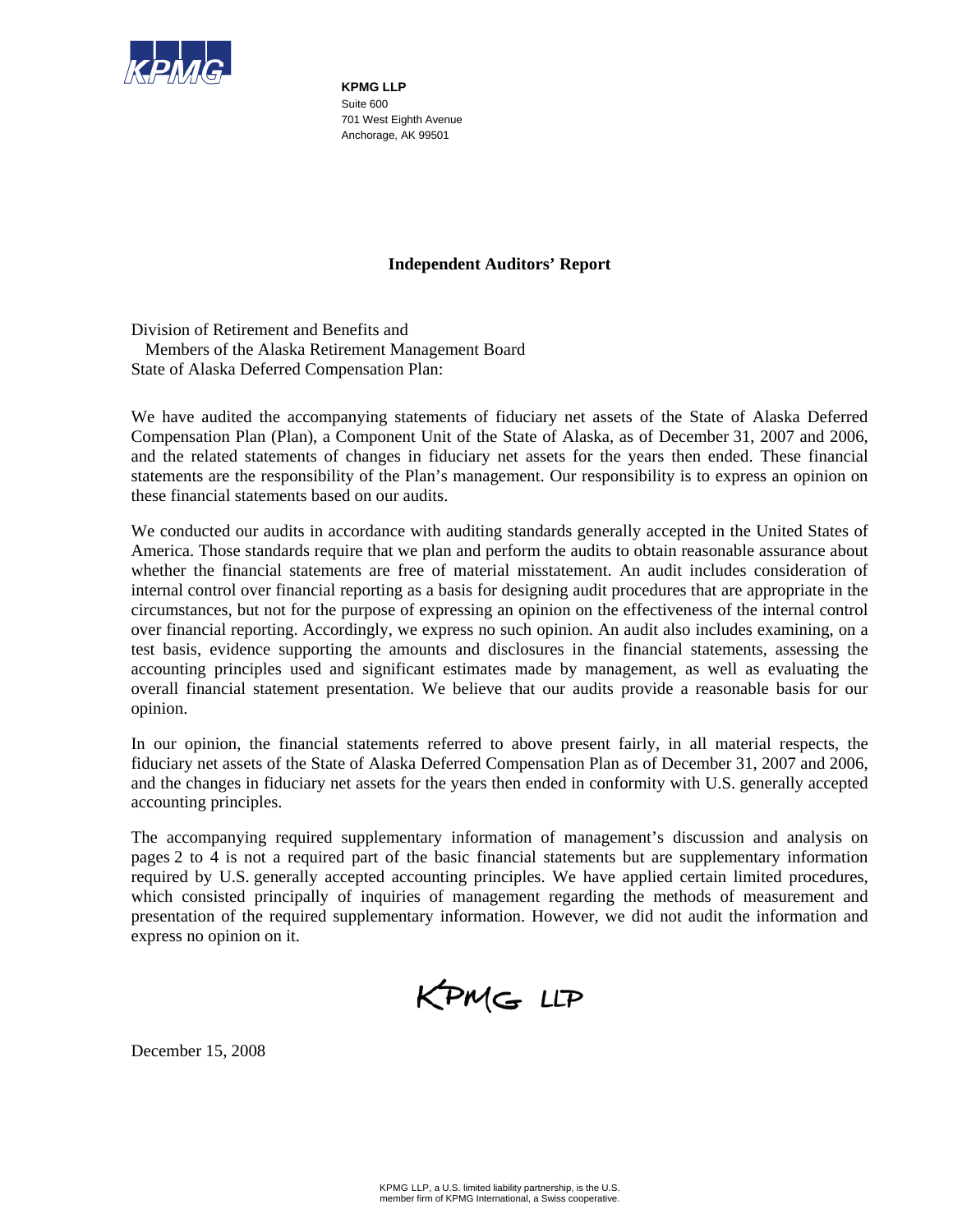Management's Discussion and Analysis

December 31, 2007 and 2006

As management of the Deferred Compensation Plan (the Plan), we offer readers of the Plan's financial statements this narrative overview and analysis of the financial activities of the Plan for the fiscal years ended December 31, 2007 and 2006. We encourage readers to consider the information presented here in conjunction with the financial statements and notes to the financial statements.

### **Financial Highlights**

- The net assets held in trust for benefits at December 31, 2007 and 2006, are \$545.6 million and \$524.3 million, respectively. The net assets represent employee contributions and net investment income.
- The net assets of the Plan at December 31, 2007 increased by \$21.3 million, or approximately 4%, from the prior year. The net assets of the Plan at December 31, 2006 increased by \$47.4 million, or approximately 10% from the prior year.
- The Plan incurred a net investment gain of \$28.5 million in the 2007 calendar year, compared to a \$52.9 million investment gain in the 2006 calendar year.

### **Overview of the Financial Statements**

This discussion and analysis is intended to serve as an introduction to the Plan's financial statements, which are comprised of the following:

- Statements of Fiduciary Net Assets
- Statements of Changes in Fiduciary Net Assets
- Notes to the Financial Statements

*Statements of Fiduciary Net Assets* – presents information on the Plan's assets and liabilities and the resulting net assets held in trust for pension and insurance benefits. This statement reflects the Plan's investments at fair market value, along with cash and short-term investments and receivables at December 31, 2007 and 2006.

*Statements of Changes in Fiduciary Net Assets* – presents information showing how the Plan's net assets held in trust for benefits changed during the years ended December 31, 2007 and 2006. It reflects contributions by employees along with net investment income (or losses) during the period from individual participant directed investing activities. Deductions for participant withdrawals, benefit payments, and administrative expenses are also presented.

*Notes to the Financial Statements* – provides additional information that is essential to a full understanding of the data provided in the financial statements.

#### **Investments**

The Plan is participant directed, which means that the Plan's participants decide in which options to invest. Of total Plan Fiduciary Net Assets of \$545.6 million at December 31, 2007, 99.6% of which, or \$543.3 million, are specifically allocated to individual participant accounts. Of total Plan Fiduciary Net Assets of \$524.3 million at December 31, 2006, 99.5% of which, or \$521.9 million, are specifically allocated to individual participant accounts.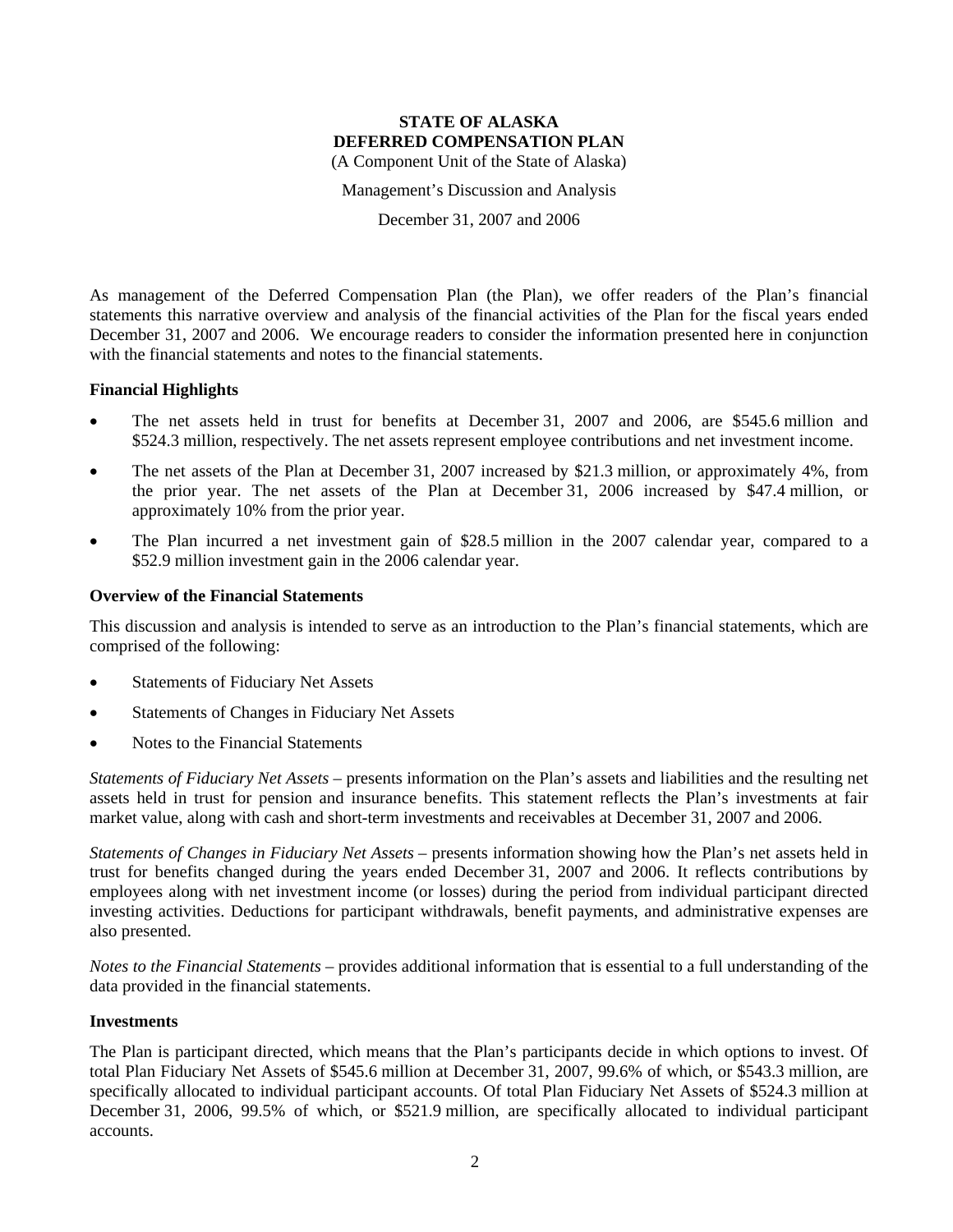Management's Discussion and Analysis

December 31, 2007 and 2006

Each participant designates how his or her contribution is to be allocated among the investment options. Each participant's account is credited with the participant's contributions and the appreciation or depreciation in unit value for the investment funds.

As of December 31, 2007, the following funds are available to participants for investment:

### **Participant Directed Investments at December 31 Year End (in thousands)**

|                                       | 2007          | 2006    |
|---------------------------------------|---------------|---------|
| S&P 500 Index Fund                    | \$<br>140,614 | 143,346 |
| Interest Income Fund                  | 139,952       | 132,133 |
| <b>International Equity Fund</b>      | 75,657        | 66,328  |
| <b>Small Cap Stock Trust</b>          | 55,157        | 62,615  |
| Global Balanced Fund                  | 46,760        | 44,446  |
| Government/Credit Bond Fund           | 29,148        | 25,750  |
| Alaska Long-Term Balanced Trust       | 28,424        |         |
| Intermediate Bond Fund                | 14,110        | 10,470  |
| Citizens Core Growth Fund             | 11,132        | 5,206   |
| <b>Equity Fund</b>                    | 2,181         | 2,192   |
| <b>Bond Fund</b>                      | 130           | 128     |
| <b>Tactical Asset Allocation Fund</b> |               | 29,275  |

#### **Investment Returns for the 12-Month Periods Ended December 31, 2007 and 2006 (Unaudited)**

|                                 | 2007          | 2006          |
|---------------------------------|---------------|---------------|
|                                 | 1-Year actual | 1–Year actual |
| S&P 500 Index Fund              | 5.57%         | 15.88%        |
| Interest Income Fund            | 4.89          | 4.60          |
| International Equity Fund       | 8.50          | 26.10         |
| <b>Small Cap Stock Trust</b>    | (1.28)        | 12.74         |
| Global Balanced Fund            | 3.59          | 11.29         |
| Government\Credit Bond Fund     | 7.25          | 3.83          |
| Alaska Long-Term Balanced Trust | 6.23          | 0.00          |
| Intermediate Bond Fund          | 8.52          | 3.79          |
| Citizens Core Growth Fund       | 13.90         | (1.26)        |
| Tactical Asset Allocation fund  | N/A           | 9.92          |

The Hartford Equity Fund and Hartford Bond Fund have both been closed to participant use since 1986. Because of the closed nature of the funds, a rate of return on a fully comparable basis is not provided. However, both funds closely mirror funds generally of the same asset composition description that are actively available.

#### **Contributions and Distributions**

The Plan had contributions of \$37.4 million in the 2007 calendar year compared to \$35.8 million in the 2006 calendar year. Increased contributions between the two years were attributable to increased employee participation in the Plan and increased maximum contribution limits.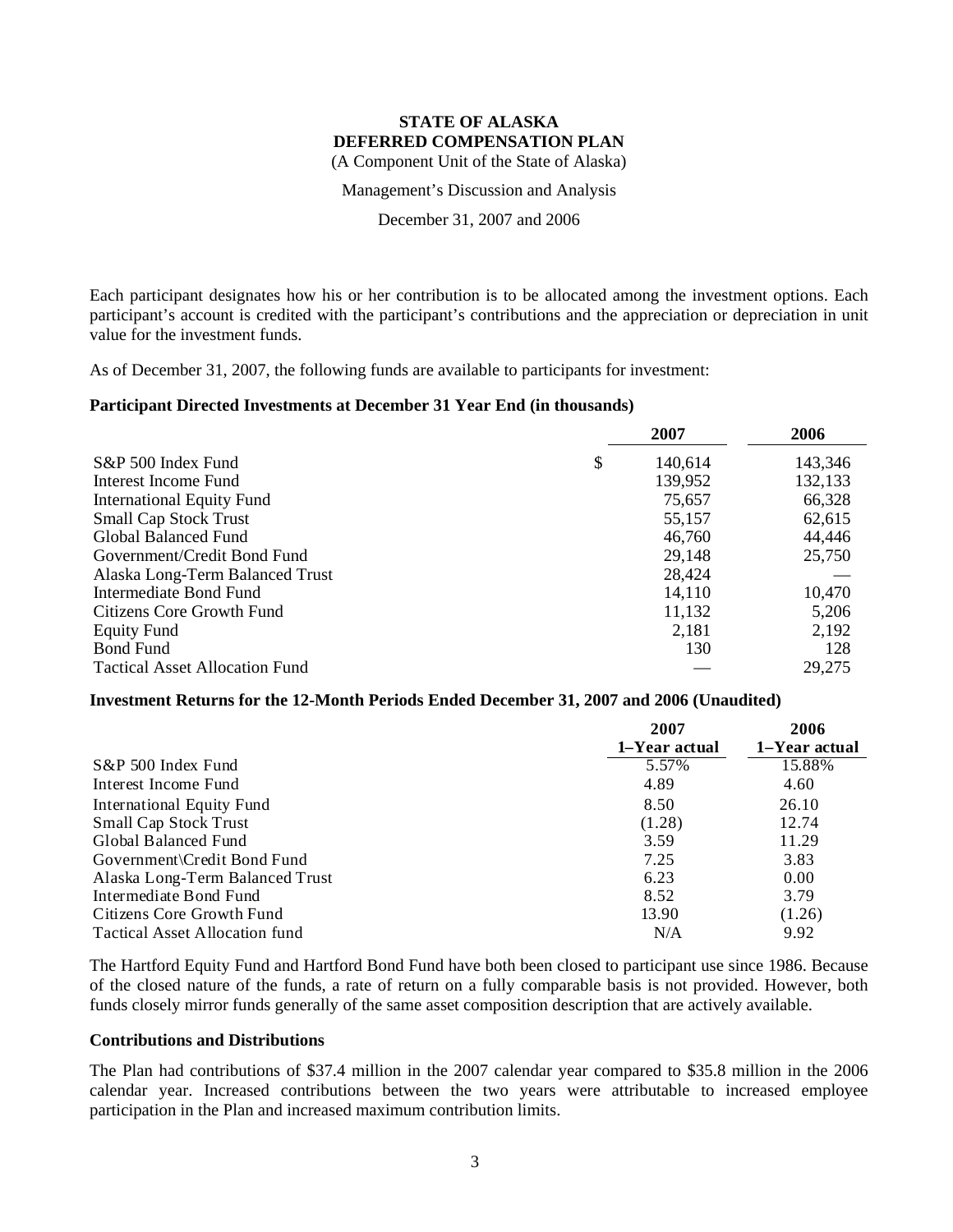Management's Discussion and Analysis

December 31, 2007 and 2006

The Plan had benefits paid to participants and purchases of annuity contracts of \$43.8 million for the 2007 calendar year compared to \$40.6 million for the 2006 calendar year. The increased amount paid to participants between the two years was attributable to an increased number of full withdrawals from the plan.

### **Fiduciary Responsibilities**

The Alaska Retirement Management Board, the plan administrator and the Commissioner of Administration are co-fiduciaries of the Plan.

The assets of the plan can only be used for the exclusive benefit of the plan's participants, beneficiaries, and alternate payees.

### **Request for Information**

Questions concerning any of the information provided in this report or requests for additional information should be addressed to:

Alaska Division of Retirement & Benefits Alaska Deferred Compensation Plan PO Box 110203 Juneau, Alaska 99811-0203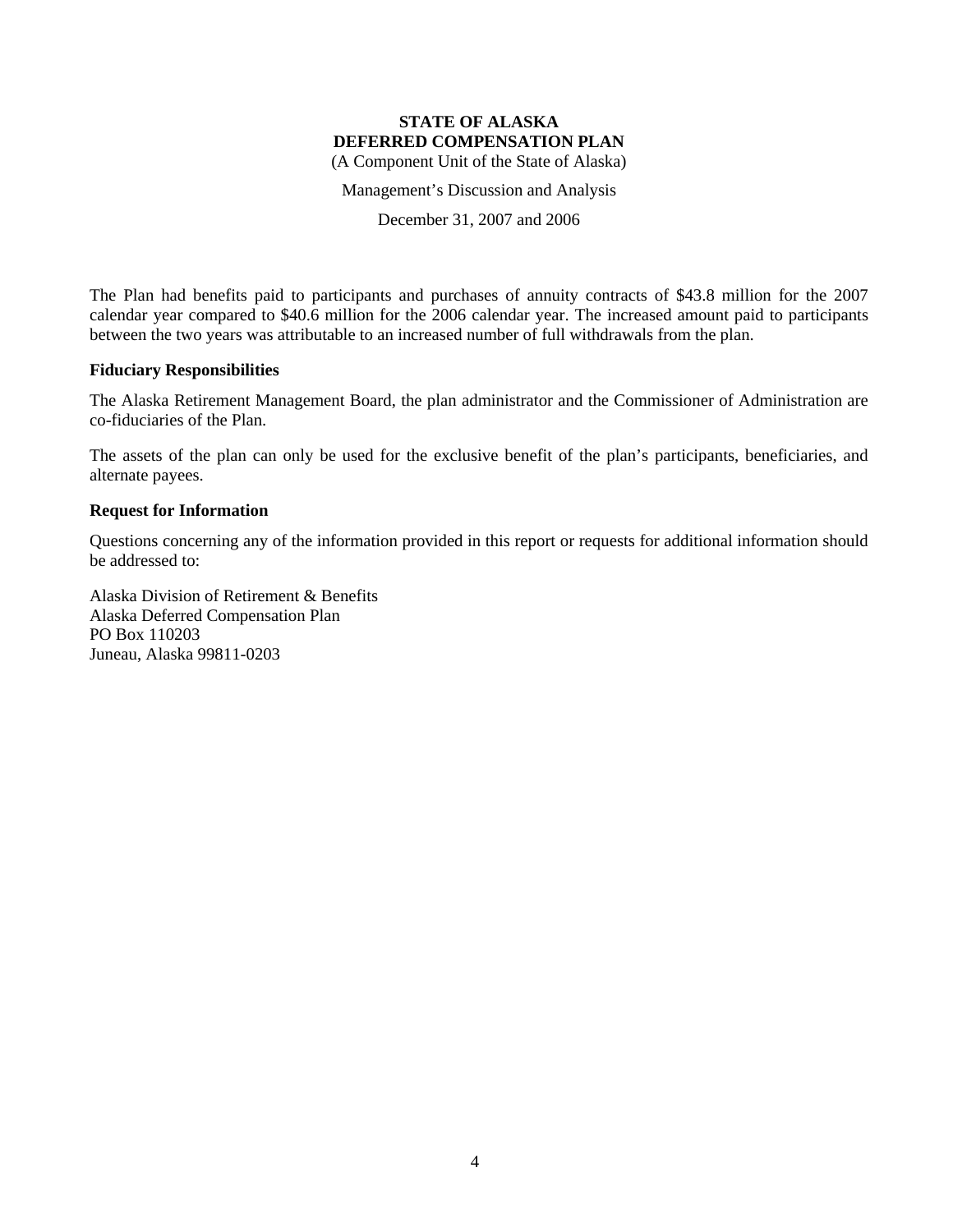Statements of Fiduciary Net Assets

December 31, 2007 and 2006

(In thousands)

|                                                                                                                    |    | 2007                        | 2006                        |
|--------------------------------------------------------------------------------------------------------------------|----|-----------------------------|-----------------------------|
| Current assets:<br>Participant contributions receivable                                                            | \$ | 1,794                       | 1,950                       |
| Investments:<br>Collective investment funds, at fair value:                                                        |    |                             |                             |
| Participant-directed<br>Money market fund-nonparticipant directed                                                  |    | 374,889<br>544              | 389,756<br>483              |
|                                                                                                                    |    | 375,433                     | 390,239                     |
| Interest income fund:<br>Synthetic investment contracts, at fair value<br>Cash and cash equivalents, at fair value |    | 133,469<br>6,483<br>139,952 | 124,044<br>8,089<br>132,133 |
| Ownership of pooled investment funds,<br>participant directed at fair value                                        |    | 28,424                      |                             |
| Total investments                                                                                                  |    | 543,809                     | 522,372                     |
| <b>Total assets</b>                                                                                                |    | 545,603                     | 524,322                     |
| Commitments and contingencies                                                                                      |    |                             |                             |
| Net assets held in trust for individuals, organizations,<br>and other governments                                  | S. | 545,603                     | 524,322                     |

See accompanying notes to financial statements.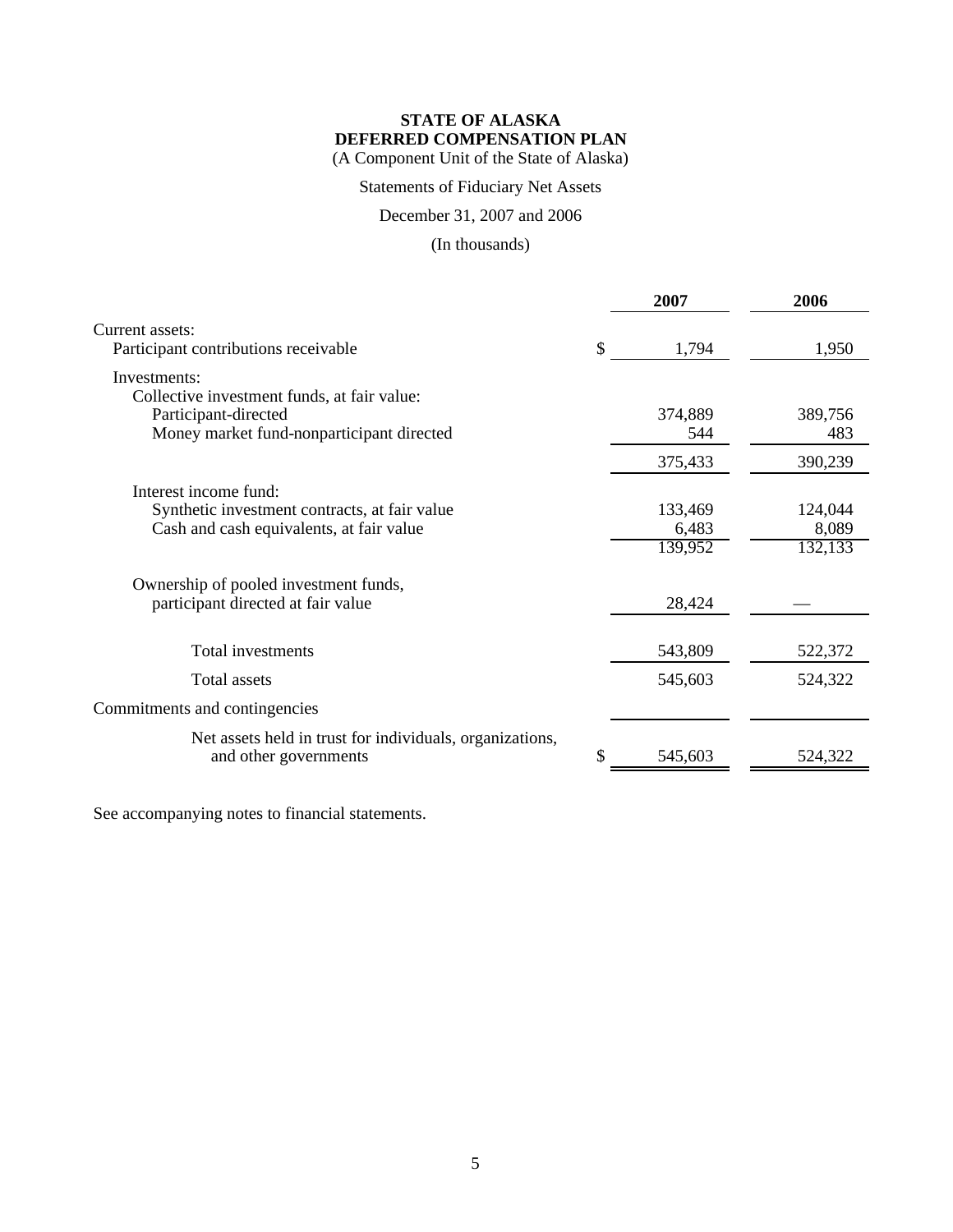(A Component Unit of the State of Alaska)

### Statements of Changes in Fiduciary Net Assets

Years ended December 31, 2007 and 2006

(In thousands)

|                                                                                                            | 2007            | 2006            |
|------------------------------------------------------------------------------------------------------------|-----------------|-----------------|
| Additions:<br>Participant contributions                                                                    | \$<br>37,366    | 35,764          |
| Investment income:<br>Net appreciation in fair value of investments<br>Interest income                     | 22,206<br>6,250 | 47,214<br>5,687 |
| Net investment income                                                                                      | 28,456          | 52,901          |
| Total additions                                                                                            | 65,822          | 88,665          |
| Deductions:<br>Benefits paid to participants and purchases of annuity contracts<br>Administrative expenses | 43,759<br>782   | 40,552<br>737   |
| Total deductions                                                                                           | 44,541          | 41,289          |
| Net increase in net assets held in trust for individuals,<br>organizations, and other governments          | 21,281          | 47,376          |
| Net assets, beginning of year                                                                              | 524,322         | 476,946         |
| Net assets, end of year                                                                                    | 545,603         | 524,322         |
|                                                                                                            |                 |                 |

See accompanying notes to financial statements.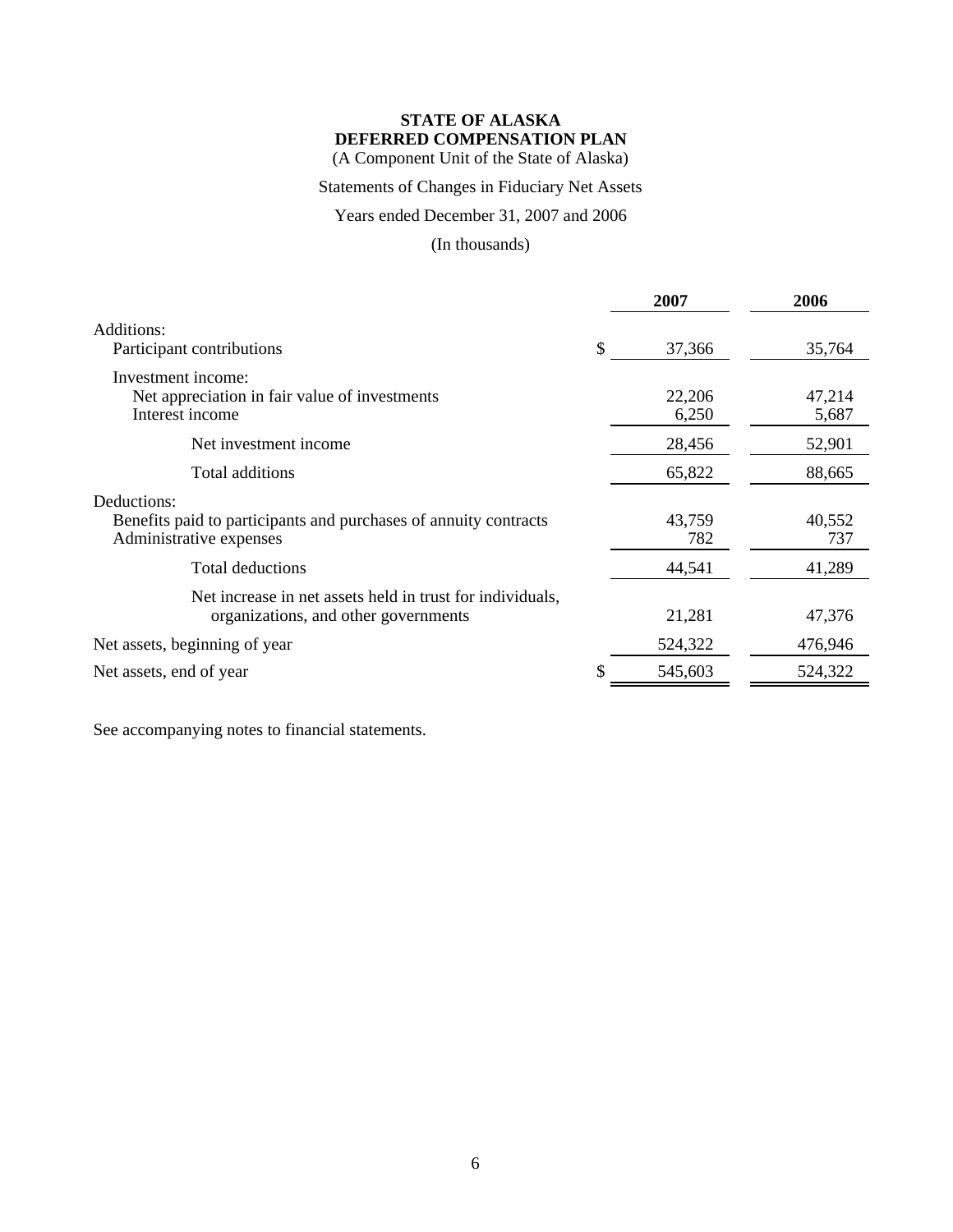(A Component Unit of the State of Alaska)

Notes to Financial Statements

December 31, 2007 and 2006

### **(1) Description**

The following brief description of the State of Alaska Deferred Compensation Plan (Plan), a defined contribution plan, is provided for general information purposes only. Participants should refer to the Plan document for more complete information.

### *(a) General*

The Plan was created by State of Alaska (State) Statutes issued May 31, 1974, and was most recently amended effective March 1, 2006. It is a deferred compensation plan under Section 457 of the Internal Revenue Code and is available to all permanent and long–term non–permanent employees and elected officials of the State and with the March 1, 2006 amendment, members of State boards and commissions. Participants in the Plan authorize the State to reduce their current salary or compensation so that they can receive the amount deferred at a later date. The deferred compensation is not available to participants until termination, retirement, death, or an unforeseeable emergency, within the definition allowed by the applicable Internal Revenue Code. As of December 31, 2007 and 2006, the Plan had approximately 8,800 and 8,500 participants, respectively.

As a result of the passage of The Small Business Job Protection Act of 1996 (SBJPA), all amounts deferred, including amounts deferred before the effective date of the new law, under an eligible 457 plan must be held in a trust for the exclusive benefit of employees and beneficiaries. This law repealed the requirement that a Section 457 plan sponsored by a government be solely the property of the employer, subject only to the claims of the employer's general creditors. The trust requirement generally applies to assets and income held by a plan on and after the date of enactment of the SBJPA. For any plan in existence on the date of enactment of the SBJPA, a trust need not be established before January 1, 2000.

As to the State of Alaska Deferred Compensation Plan, the Plan Document was amended effective January 1, 1997 to recognize and establish the Trust requirement for the Plan. The formal trust documents were completed by December 31, 1998.

The plan was completely restated effective January 1, 2002 for compliance with the Economic Growth and Tax Relief Reconciliation Act of 2001 and most recently amended March 1, 2006.

The Division of Retirement and Benefits is responsible for plan administration and recordkeeping. The Alaska State Pension Investment Board (ASPIB) was responsible for the specific investment of moneys in the Plan through September 30, 2005. Effective October 1, 2005, the ASPIB was disbanded and their duties were assumed by the Alaska Retirement Management Board.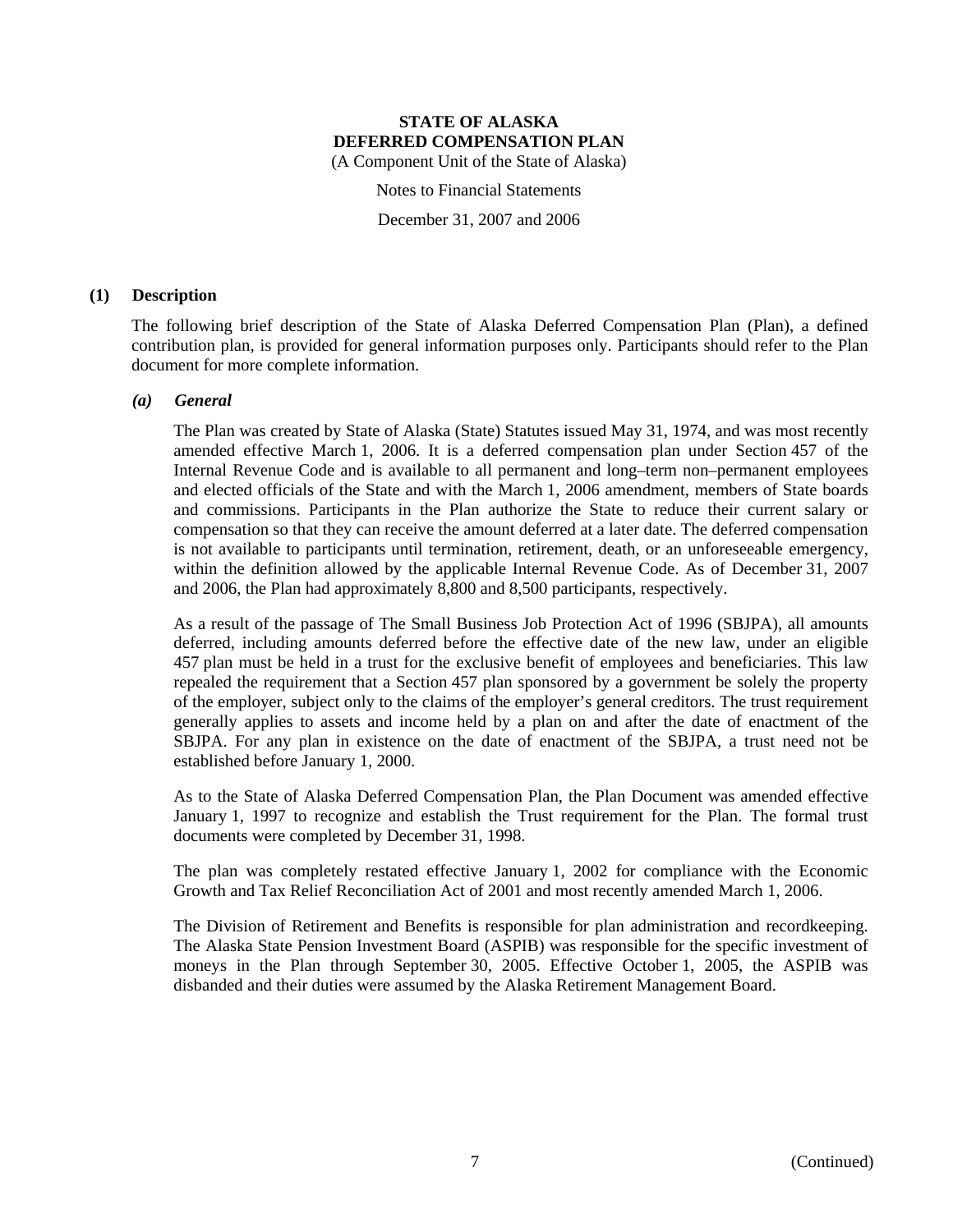Notes to Financial Statements

December 31, 2007 and 2006

#### *(b) Contributions*

Participants of the Plan contribute a minimum of \$50 a month (\$600 per year). Under the current law, during 2008 the maximum amount that can be deferred in a year is \$15,500 for participants under age 50 and \$20,500 for participants who are age 50 and greater. However, for each of the participant's last three calendar years ending prior to normal retirement age, a "catch–up limitation" applies which allows larger contributions (up to \$31,000 in 2008). Participants vest automatically in all of their contributions and earnings on those contributions.

### *(c) Participant Accounts*

Participant accounts are self–directed with respect to investment options. Each participant designates how his or her contribution is to be allocated among the investment options. Each participant's account is credited with the participant's contributions and the appreciation or depreciation in unit value for the investment funds.

A recordkeeping/administrative fee is deducted monthly from each participant's account, applied pro rata to all the funds the member participates in. This fee is for all costs incurred by the recordkeeper and by the State. The investment management fees are netted out of the funds' performance.

At December 31, 2007 and 2006, participants had the following investment options:

### **Collective Investment Funds**

*Equity Fund* – this fund invests in diversified common stocks of high–quality growth companies for long–term capital growth, with income a secondary consideration. This investment option is only available to participants whose contributions were originally invested with the Hartford Life Insurance Company, and have since remained with Hartford.

*Bond Fund* – this fund invests in investment grade corporate and government bonds and other debt securities. This investment option is only available to participants whose contributions were originally invested with the Hartford Life Insurance Company, and have since remained with Hartford.

*International Equity Fund* – this fund invests principally in common and preferred stocks of foreign companies and securities that are convertible into such common stocks. The purpose of this fund is to provide long–term capital appreciation.

*Small CAP Stock Trust* – this fund invests at least 65% of its total assets in the stocks of small companies. The purpose of this fund is to provide long–term capital growth by investing primarily in stocks of small companies that appear undervalued or offer the potential for superior earnings growth.

*Citizens Core Growth Fund* – this fund invested primarily in U.S. large cap growth stocks, with an emphasis on those that are managed to a high standard of corporate responsibility. Effective April 7, 2008 this fund was re-organized to become the Sentinel (SRI) Sustainable Core Opportunities Fund.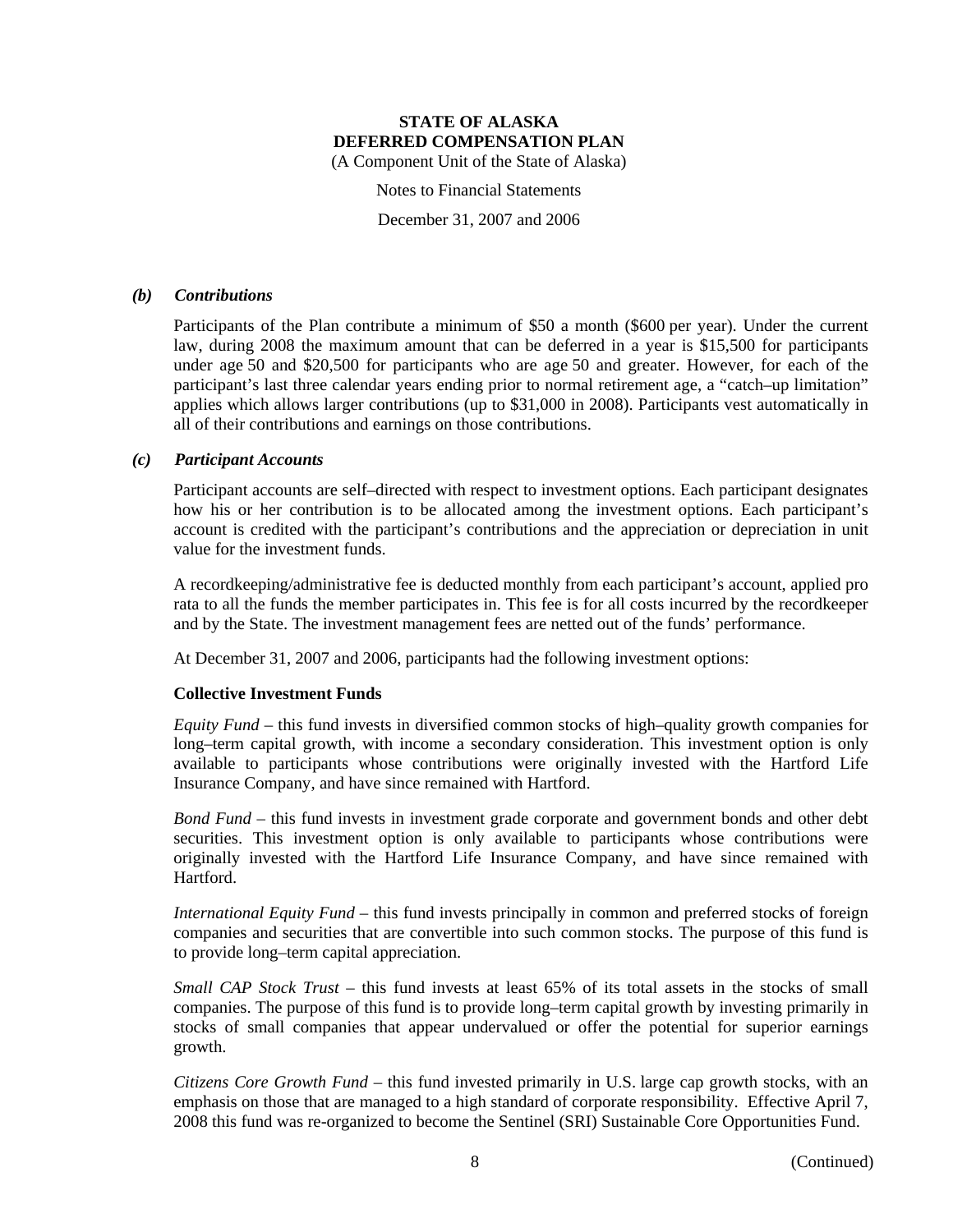Notes to Financial Statements

December 31, 2007 and 2006

*S&P 500 Index Fund* – this fund buys and holds virtually all of the stocks in the S&P 500 Index. The fund is designed to hold the same stocks in the same proportions as in the index itself in order to replicate the Index's total rate of return.

*Tactical Asset Allocation Fund* – this fund, which was eliminated from the Deferred Compensation Plan on September 17, 2007, invested in a mix of stocks and bonds, sometimes in a combination with a money market fund. The fund relied on a computer-based model to determine the allocation of index funds. The fund was closed to new contributions and investment transfers into the fund on August 15, 2007. Any balances remaining in this fund on September 17, 2007 were transferred to the Alaska Long-Term Balanced Trust.

*Global Balanced Fund* – this fund seeks the balanced accomplishment of long-term growth of capital, current income and conservation of principle through investments in stocks and bonds of U.S. and international companies and government bonds issued by the U.S. and other governments.

*Government/Credit Bond Index Fund* – this fund buys and holds representative portfolios of the securities included in the Lehman Brothers Government/Credit Bond Index. The fund seeks to closely match the Index's total rate of return.

*Intermediate Bond Fund* – this fund buys and holds representative securities included in the Lehman Brothers Intermediate Bond Index. The fund seeks to closely match the Index's total rate of return.

### **Pooled Investment Fund**

*Alaska Long-Term Balanced Trust* – the purpose of this fund, which was added to the Deferred Compensation Plan on August 15, 2007, is to provide a balanced and diversified mix of U.S. and international stocks, investment-grade bonds, federally guaranteed mortgages and money market instruments for investors with a moderate risk tolerance. Balances remaining in the Tactical Asset Allocation Fund on the September 17, 2007 date of its elimination were transferred into the Alaska Long-Term Balanced Trust.

### **Interest Income Fund**

*Interest Income Fund* – the purpose of this fund is to maximize current income while maintaining principal stability by investing primarily in synthetic investment contracts issued by banks and insurance companies that meet stringent credit standards. Supporting securities for synthetic investment contracts typically include U.S. Treasury/Agency obligations, mortgage and asset backed securities, as well as investment grade corporate bonds.

#### *(d) Payment of Benefits*

Participants are eligible to withdraw their account balance upon termination in the form of a lump sum, one of various annuities, or a periodic payment option, unless the participant elects to defer commencement of benefits. The deferred benefit commencement date can be no later than April 1 of the year after the participant would have turned age 70–1/2. Payment of benefits to a participant commences sixty days after termination or the deferred benefit commencement date, as applicable.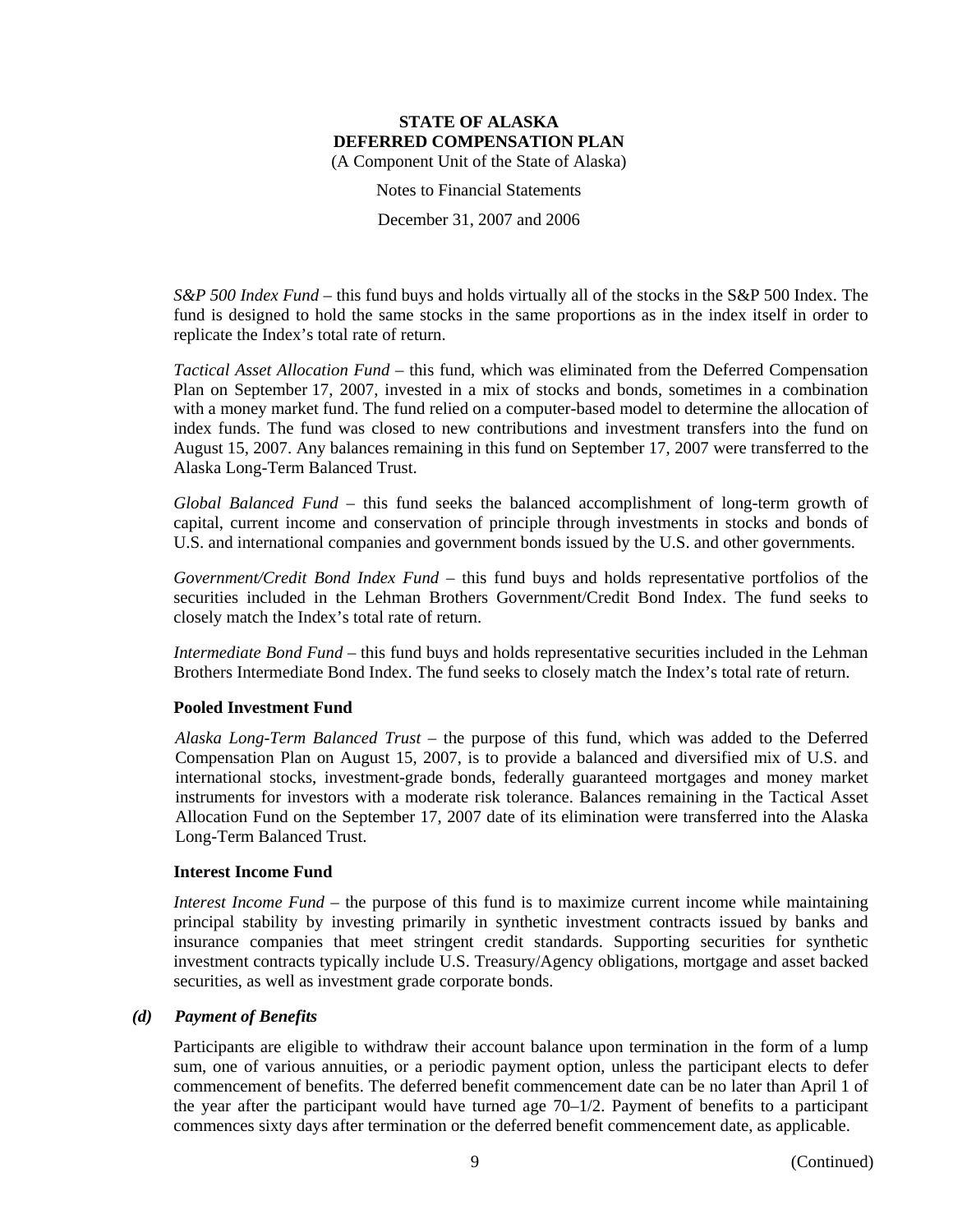Notes to Financial Statements

December 31, 2007 and 2006

Participants may request a hardship withdrawal for an unforeseeable emergency, within the definition allowed by the applicable Internal Revenue Code. Hardship withdrawals are received as lump sum distributions and must be approved by the plan administrator.

The Plan purchases annuity contracts from an insurance company. The annuity contracts are excluded from Plan assets.

### *(e) Income Taxes*

The Plan is exempt from federal income taxes under the provisions of Section  $501(a)$  of the Internal Revenue Code.

### *(f) Termination, Partial Termination, or Complete Discontinuance of Contributions*

Although the State has established the Plan with the bona fide intention and expectation that it will continue the Plan indefinitely, the State may in its sole and absolute discretion terminate the Plan in whole or in part at any time without liability whatsoever for such termination. If the Plan shall be terminated, the participants in the Plan will be deemed to have withdrawn from the Plan as of the date of such termination. Deferred compensation shall thereupon cease. Upon Plan termination, each participant or beneficiary shall be given the opportunity to elect a benefit commencement date and form of payment.

### **(2) Summary of Significant Accounting Policies**

#### *(a) Accounting Basis*

The Plan utilizes the economic resources measurement focus and the accrual method of accounting. In preparing the financial statements, the plan administrator is required to make estimates that affect the reported amounts of assets and liabilities and disclosures of contingent assets and liabilities as of the date of the financial statements, and additions and deductions for the reporting period. Actual results could differ from those estimates.

### *(b) Valuation of Collective Investment Funds*

The Plan's investments in Collective Investment Funds (note 3), held in trust, are stated at fair value based on the unit value as reported by the trustees multiplied by the number of units held by the Plan. The unit value is determined by the trustees based on the fair value of the underlying assets. Purchases and sales of securities are recorded on a trade–date basis.

#### *(c) Valuation of Synthetic Investment Contracts*

The Plan's investments in fully benefit responsive synthetic investment contracts (note 5) are stated at fair value as they are affected by the market factors and credit standing.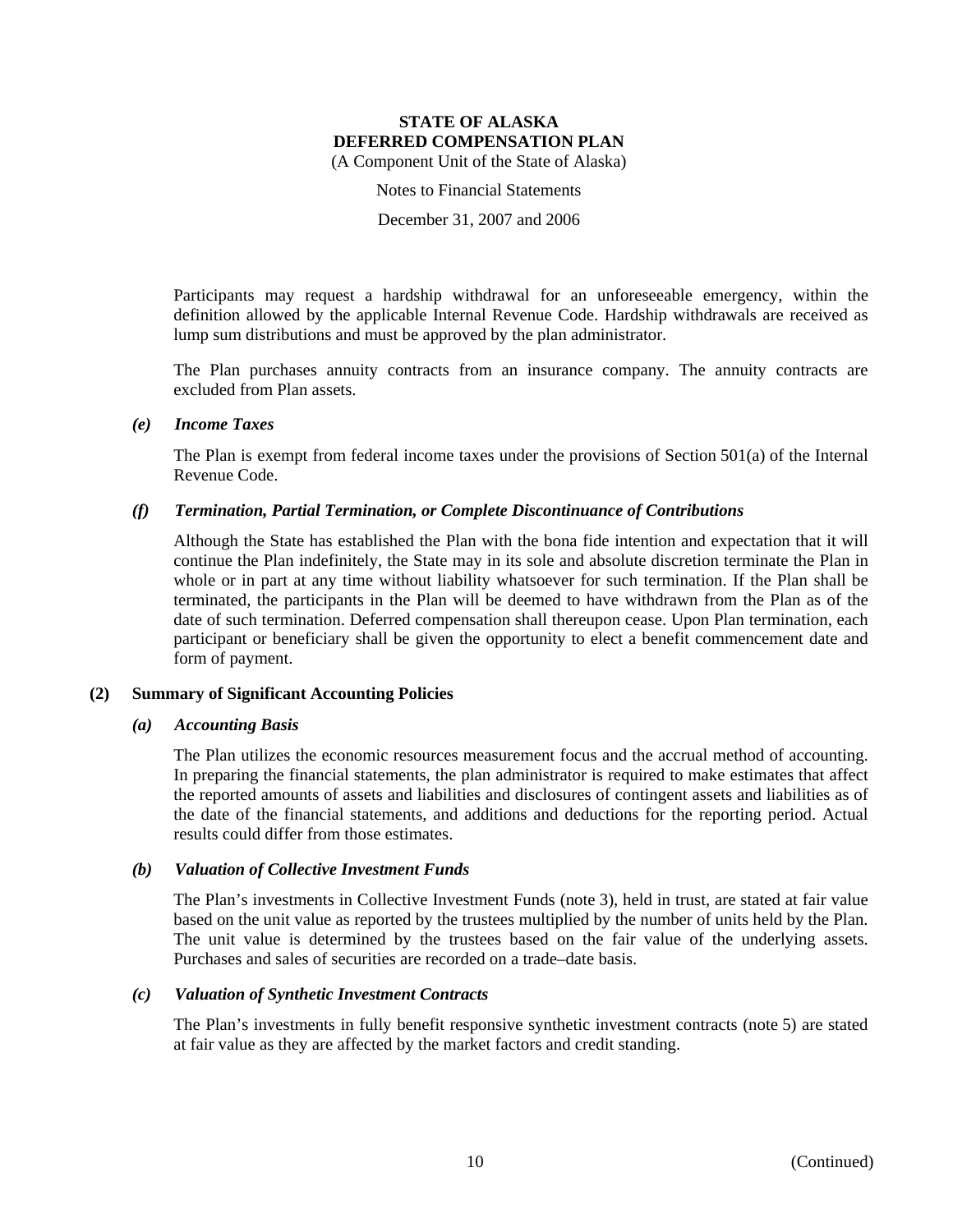(A Component Unit of the State of Alaska)

Notes to Financial Statements

December 31, 2007 and 2006

### *(d) Contributions Receivable*

Contributions applicable to wages earned through the Plan's year–end are accrued. These contributions are considered fully collectible and, accordingly, no allowance for doubtful accounts is considered necessary.

### **(3) Collective Investment Funds**

The Plan's investments at December 31 include the following collective investment funds:

|                                  | <b>Units owned</b> | Unit value  | <b>Balance</b> |
|----------------------------------|--------------------|-------------|----------------|
|                                  |                    |             | (In thousands) |
| 2007                             |                    |             |                |
| Equity funds:                    |                    |             |                |
| <b>International Equity Fund</b> | 3,318,279          | 22.80<br>-S | 75,657*        |
| <b>Small CAP Stock Trust</b>     | 1,304,869          | 42.27       | 55,157*        |
| S & P 500 Index Fund             | 3,026,562          | 46.46       | 140,614*       |
| Citizens Core Growth Fund        | 565,645            | 19.68       | 11,132         |
| Equity Fund, actively managed    | 114,184            | 19.10       | 2,181          |
|                                  |                    |             | 284,741        |
| Bond and debt securities funds:  |                    |             |                |
| Government/Credit Bond Fund      | 1,160,842          | 25.11       | 29,148*        |
| Intermediate Bond Fund           | 660,173            | 21.37       | 14,110         |
| Bond Fund, actively managed      | 16,708             | 7.79        | 130            |
|                                  |                    |             | 43,388         |
| Bond and equity funds:           |                    |             |                |
| Global Balanced Fund             | 1,362,869          | 34.31       | 46,760*        |
|                                  |                    |             | 46,760         |
| Money market fund –              |                    |             |                |
| nonparticipant directed          | 32,980             | 16.51       | 544            |
| Total collective                 |                    |             |                |
| investment funds                 |                    | \$          | 375,433        |

\* Represents five percent or greater of plan assets at December 31.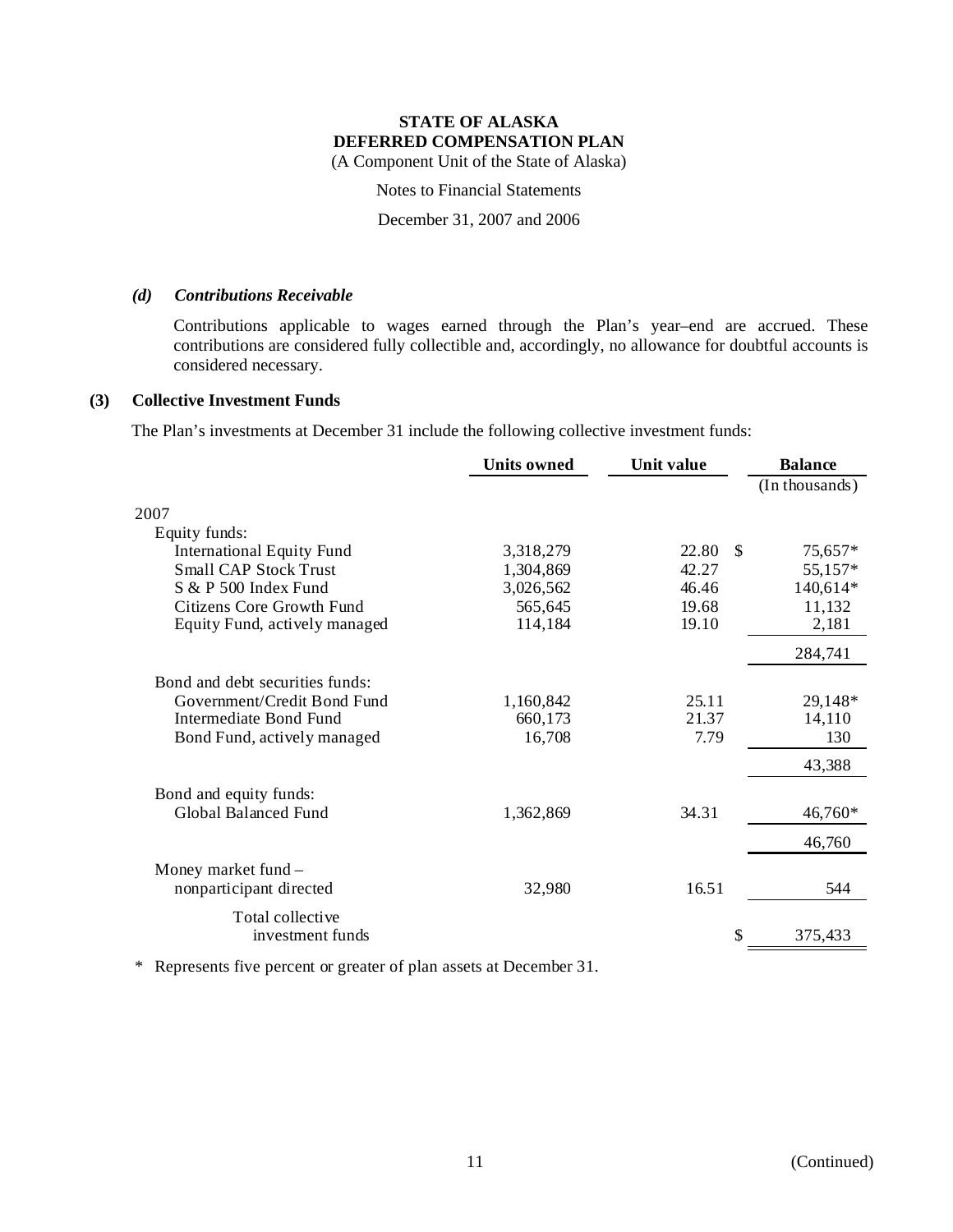Notes to Financial Statements

December 31, 2007 and 2006

|                                       | <b>Units owned</b> | Unit value | <b>Balance</b> |
|---------------------------------------|--------------------|------------|----------------|
|                                       |                    |            | (In thousands) |
| 2006:                                 |                    |            |                |
| Equity funds:                         |                    |            |                |
| <b>International Equity Fund</b>      | 2,711,697          | 24.46      | -\$<br>66,328* |
| <b>Small CAP Stock Trust</b>          | 1,462,287          | 42.82      | 62,615*        |
| S & P 500 Index Fund                  | 3,257,113          | 44.01      | 143,346*       |
| <b>Citizens Core Growth Fund</b>      | 297,805            | 17.48      | 5,206          |
| Equity Fund, actively managed         | 120,542            | 18.19      | 2,192          |
|                                       |                    |            | 279,687        |
| Bond and debt securities funds:       |                    |            |                |
| Government/Credit Bond Fund           | 1,099,815          | 23.413     | 25,750         |
| Intermediate Bond Fund                | 531,609            | 19.695     | 10,470         |
| Bond Fund, actively managed           | 17,061             | 7.521      | 128            |
|                                       |                    |            | 36,348         |
| Bond and equity funds:                |                    |            |                |
| <b>Tactical Asset Allocation Fund</b> | 2,423,444          | 12.08      | 29,275*        |
| <b>Global Balanced Fund</b>           | 1,341,974          | 33.12      | 44,446*        |
|                                       |                    |            | 73,721         |
| Money market fund -                   |                    |            |                |
| nonparticipant directed               | 30,607             | 15.767     | 483            |
| Total collective                      |                    |            |                |
| investment funds                      |                    |            | 390,239        |
|                                       |                    |            |                |

\* Represents five percent or greater of plan assets at December 31.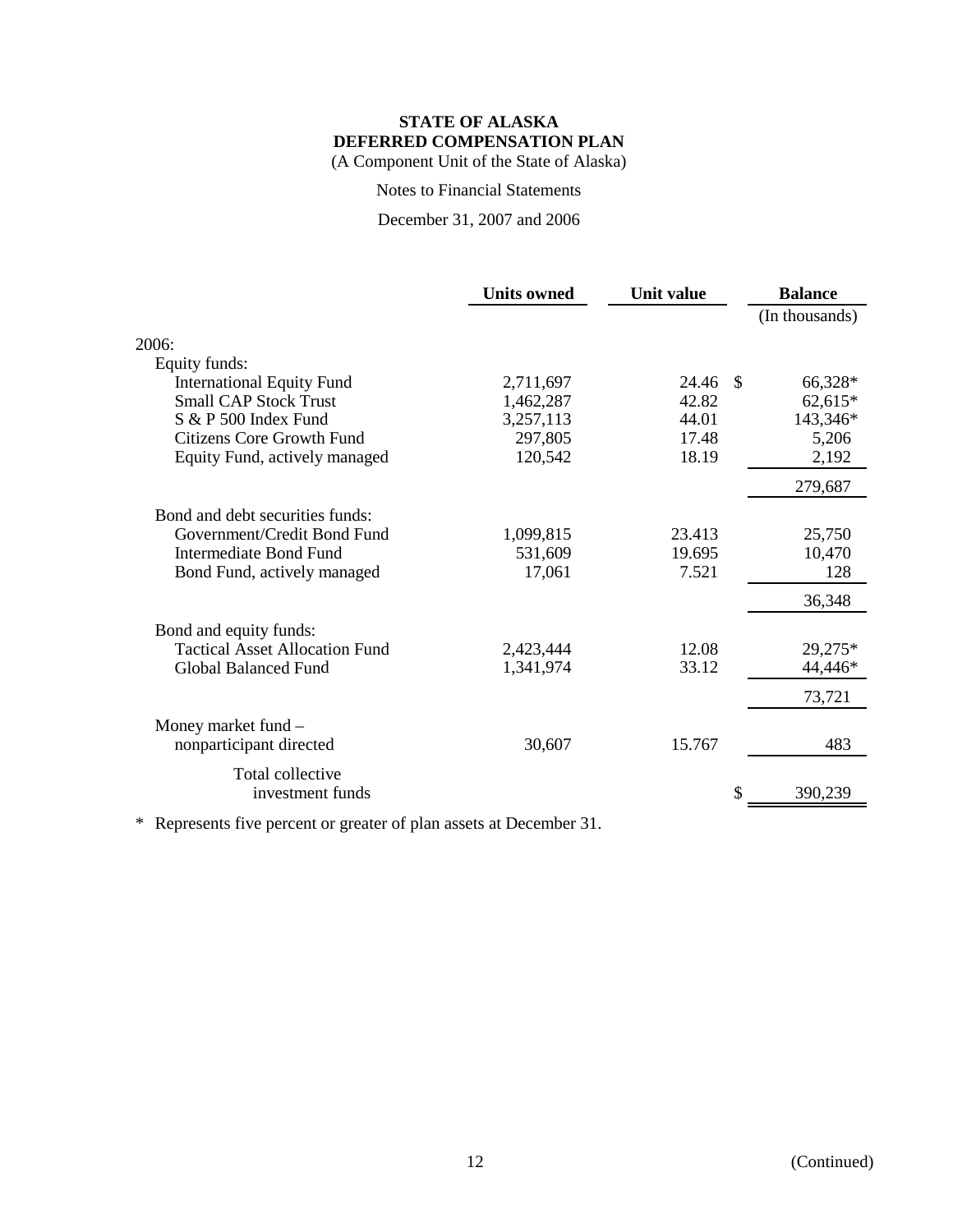(A Component Unit of the State of Alaska)

Notes to Financial Statements

December 31, 2007 and 2006

#### **(4) Changes in Fiduciary Net Assets**

During the years ended December 31, 2007 and 2006 the following changes in fiduciary net assets by fund took place (in thousands):

|                                                                                                                                                             |              | <b>Participant directed</b> |                     |                                               |                                                  |                                               |                                            |  |
|-------------------------------------------------------------------------------------------------------------------------------------------------------------|--------------|-----------------------------|---------------------|-----------------------------------------------|--------------------------------------------------|-----------------------------------------------|--------------------------------------------|--|
|                                                                                                                                                             |              | <b>Equity</b><br>Fund       | <b>Bond</b><br>Fund | <b>International</b><br><b>Equity</b><br>Fund | <b>Small</b><br><b>CAP</b><br><b>Stock Trust</b> | <b>Citizens</b><br><b>Core Growth</b><br>Fund | <b>S&amp;P 500</b><br><b>Index</b><br>Fund |  |
| 2007:                                                                                                                                                       |              |                             |                     |                                               |                                                  |                                               |                                            |  |
| Additions:<br>Participant contributions                                                                                                                     | $\mathbb{S}$ |                             |                     | 6,375                                         | 4,437                                            | 1,216                                         | 9,725                                      |  |
| Investment income:<br>Net appreciation in fair<br>value of investments<br>Interest income                                                                   |              | 106                         | 5                   | 5,505                                         | (468)                                            | 813                                           | 8,015                                      |  |
| Net investment income                                                                                                                                       |              | 106                         | 5                   | 5,505                                         | (468)                                            | 813                                           | 8,015                                      |  |
| Total additions                                                                                                                                             |              | 106                         | 5                   | 11,880                                        | 3,969                                            | 2,029                                         | 17,740                                     |  |
| Deductions:<br>Benefits paid to participants<br>and purchases of<br>annuity contracts<br>Administrative expenses:<br>Actual fees paid<br>Fees deducted from |              |                             |                     | 4,439                                         | 3,370                                            | 451                                           | 10,047                                     |  |
| participant accounts                                                                                                                                        |              |                             |                     | 113                                           | 94                                               | 12                                            | 221                                        |  |
| <b>Total deductions</b>                                                                                                                                     |              |                             |                     | 4,552                                         | 3,464                                            | 463                                           | 10,268                                     |  |
| Net increase<br>(decrease) prior to<br>interfund transfers<br>Interfund transfers                                                                           |              | 106                         | 5                   | 7,328                                         | 505                                              | 1,566                                         | 7,472                                      |  |
|                                                                                                                                                             |              | (117)                       | (3)                 | 2,001                                         | (7,963)                                          | 4,360                                         | (10,204)                                   |  |
| Net increase (decrease)<br>in net assets held in<br>trust for individuals,<br>organizations, and<br>other governments                                       |              | (11)                        | 2                   | 9,329                                         | (7, 458)                                         | 5,926                                         | (2,732)                                    |  |
| Net assets, beginning of year                                                                                                                               |              | 2,192                       | 128                 | 66,328                                        | 62,615                                           | 5,206                                         | 143,346                                    |  |
| Net assets, end of year                                                                                                                                     | \$           | 2,181                       | 130                 | 75,657                                        | 55,157                                           | 11,132                                        | 140,614                                    |  |
|                                                                                                                                                             |              |                             |                     |                                               |                                                  |                                               |                                            |  |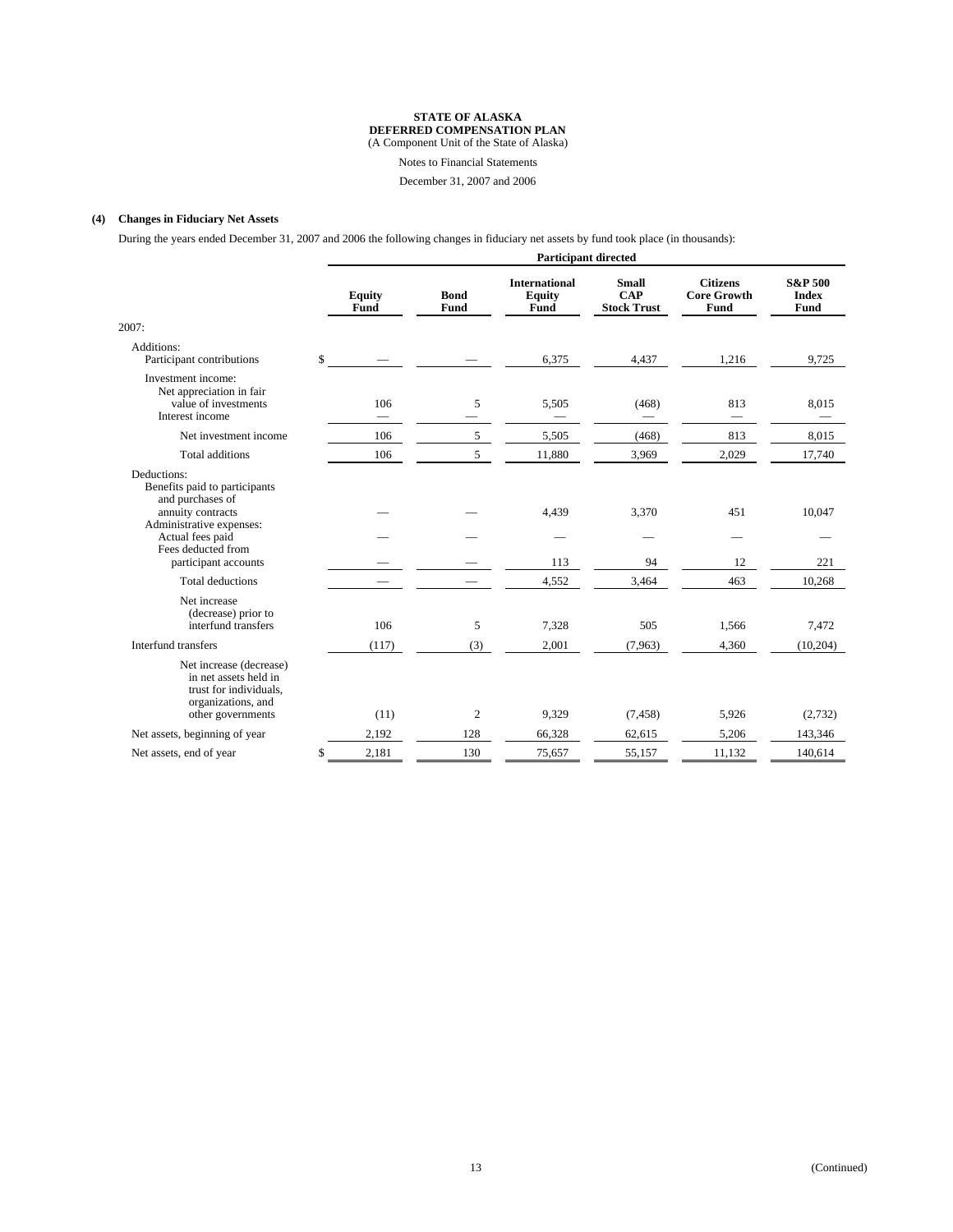|                                                |                                          | <b>Participant directed</b>                                |                                            |                                          |                                                               |                                        | Nonparticipant directed                    |                  |
|------------------------------------------------|------------------------------------------|------------------------------------------------------------|--------------------------------------------|------------------------------------------|---------------------------------------------------------------|----------------------------------------|--------------------------------------------|------------------|
| Tactical<br>Asset<br><b>Allocation</b><br>Fund | <b>Global</b><br><b>Balanced</b><br>Fund | Government/<br><b>Credit</b><br><b>Bond</b><br><b>Fund</b> | <b>Intermediate</b><br><b>Bond</b><br>Fund | <b>Interest</b><br><b>Income</b><br>Fund | Alaska<br><b>Long Term</b><br><b>Balanced</b><br><b>Trust</b> | Money<br>Market<br>Fund                | Participant<br>contributions<br>receivable | <b>Total</b>     |
| 1,598                                          | 4,806                                    | 1,673                                                      | 910                                        | 5,796                                    | 986                                                           |                                        | (156)                                      | 37,366           |
| 1,379<br>$\overline{\phantom{m}}$              | 1,578<br>$\overline{\phantom{0}}$        | 1,857<br>$\overline{\phantom{0}}$                          | 962<br>$\overline{\phantom{m}}$            | 2,105<br>6,222                           | 349                                                           | $\overline{\phantom{0}}$<br>28         |                                            | 22,206<br>6,250  |
| 1,379                                          | 1,578                                    | 1,857                                                      | 962                                        | 8,327                                    | 349                                                           | 28                                     |                                            | 28,456           |
| 2,977                                          | 6,384                                    | 3,530                                                      | 1,872                                      | 14,123                                   | 1,335                                                         | 28                                     | (156)                                      | 65,822           |
| 1,520<br>$\qquad \qquad \longleftarrow$        | 3,808<br>$\qquad \qquad \longleftarrow$  | 2,384<br>$\overbrace{\qquad \qquad }$                      | 744<br>$\qquad \qquad \longleftarrow$      | 16,413<br>$\overbrace{\qquad \qquad }$   | 583<br>$\overline{\phantom{0}}$                               | 782                                    | $\sim$                                     | 43,759<br>782    |
| 32                                             | 72                                       | 40                                                         | 17                                         | 203                                      | 11                                                            | (815)                                  |                                            |                  |
| 1,552<br>1,425<br>(30,700)                     | 3,880<br>2,504<br>(190)                  | 2,424<br>1,106<br>2,292                                    | 761<br>1,111<br>2,529                      | 16,616<br>(2, 493)<br>10,312             | 594<br>741<br>27,683                                          | (33)<br>61<br>$\overline{\phantom{0}}$ | (156)                                      | 44,541<br>21,281 |
| (29, 275)                                      | 2,314                                    | 3,398                                                      | 3,640                                      | 7,819                                    | 28,424                                                        | 61                                     | (156)                                      | 21,281           |
| 29,275                                         | 44,446                                   | 25,750                                                     | 10,470                                     | 132,133                                  | $\equiv$                                                      | 483                                    | 1,950                                      | 524,322          |
|                                                | 46,760                                   | 29,148                                                     | 14,110                                     | 139,952                                  | 28,424                                                        | 544                                    | 1,794                                      | 545,603          |
| $\overline{\phantom{m}}$                       |                                          |                                                            |                                            |                                          |                                                               |                                        |                                            |                  |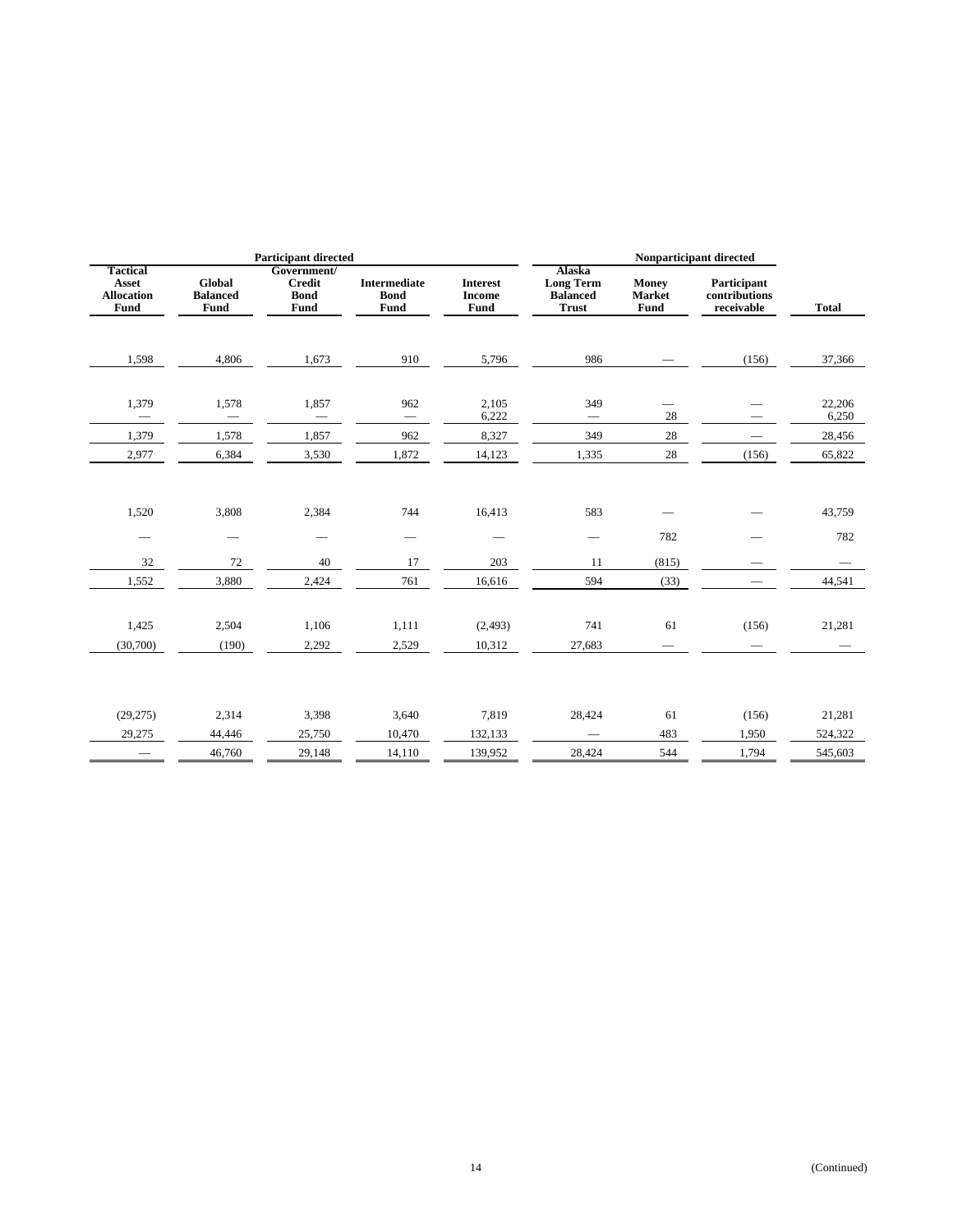(A Component Unit of the State of Alaska)

Notes to Financial Statements

December 31, 2007 and 2006

#### **(4) Changes in Fiduciary Net Assets**

During the years ended December 31, 2007 and 2006 the following changes in fiduciary net assets by fund took place (in thousands):

|                                                                                                                       |              | <b>Participant directed</b> |                     |                                               |                                                  |                                               |                                            |  |  |
|-----------------------------------------------------------------------------------------------------------------------|--------------|-----------------------------|---------------------|-----------------------------------------------|--------------------------------------------------|-----------------------------------------------|--------------------------------------------|--|--|
|                                                                                                                       |              | <b>Equity</b><br>Fund       | <b>Bond</b><br>Fund | <b>International</b><br><b>Equity</b><br>Fund | <b>Small</b><br><b>CAP</b><br><b>Stock Trust</b> | <b>Citizens</b><br><b>Core Growth</b><br>Fund | <b>S&amp;P 500</b><br><b>Index</b><br>Fund |  |  |
| 2006:                                                                                                                 |              |                             |                     |                                               |                                                  |                                               |                                            |  |  |
| Additions:<br>Participant contributions                                                                               | $\mathbb{S}$ |                             |                     | 4,809                                         | 4,558                                            | 1,045                                         | 9,535                                      |  |  |
| Investment income:<br>Net appreciation in fair<br>value of investments<br>Interest income                             |              | 266                         | 4                   | 12,184                                        | 7,436                                            | (73)                                          | 20,035                                     |  |  |
| Net investment income                                                                                                 |              | 266                         | $\overline{4}$      | 12,184                                        | 7,436                                            | (73)                                          | 20,035                                     |  |  |
| <b>Total additions</b>                                                                                                |              | 266                         | $\overline{4}$      | 16,993                                        | 11,994                                           | 972                                           | 29,570                                     |  |  |
| Deductions:<br>Benefits paid to participants<br>and purchases of<br>annuity contracts                                 |              |                             |                     | 2,996                                         | 4,733                                            | 440                                           | 9,313                                      |  |  |
| Administrative expenses:<br>Actual fees paid<br>Fees deducted from                                                    |              |                             |                     |                                               |                                                  |                                               |                                            |  |  |
| participant accounts                                                                                                  |              |                             |                     | 80                                            | 95                                               | 9                                             | 202                                        |  |  |
| Total deductions                                                                                                      |              |                             |                     | 3,076                                         | 4,828                                            | 449                                           | 9,515                                      |  |  |
| Net increase<br>(decrease) prior to<br>interfund transfers                                                            |              | 266                         | $\overline{4}$      | 13,917                                        | 7,166                                            | 523                                           | 20,055                                     |  |  |
| Interfund transfers                                                                                                   |              | (23)                        | (2)                 | 9,759                                         | (5,630)                                          | (2,183)                                       | (10, 105)                                  |  |  |
| Net increase (decrease)<br>in net assets held in<br>trust for individuals,<br>organizations, and<br>other governments |              | 243                         | 2                   | 23,676                                        | 1,536                                            | (1,660)                                       | 9,950                                      |  |  |
| Net assets, beginning of year                                                                                         |              | 1,949                       | 126                 | 42,652                                        | 61,079                                           | 6,866                                         | 133,396                                    |  |  |
| Net assets, end of year                                                                                               | \$           | 2,192                       | 128                 | 66,328                                        | 62,615                                           | 5,206                                         | 143,346                                    |  |  |
|                                                                                                                       |              |                             |                     |                                               |                                                  |                                               |                                            |  |  |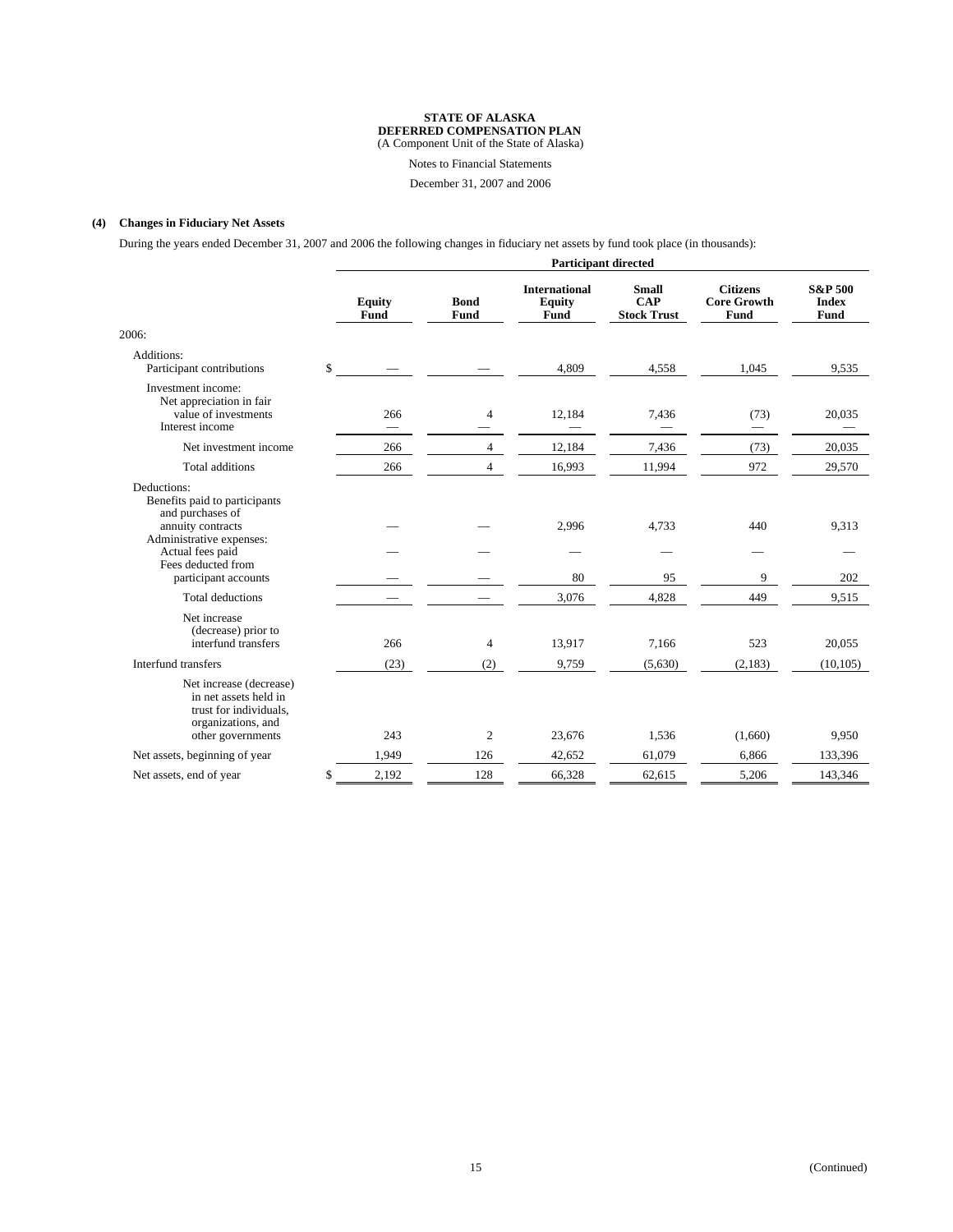|                                                       | <b>Participant directed</b>       |                                                            |                                            |                                          |                                | Nonparticipant directed                    |                   |  |  |
|-------------------------------------------------------|-----------------------------------|------------------------------------------------------------|--------------------------------------------|------------------------------------------|--------------------------------|--------------------------------------------|-------------------|--|--|
| <b>Tactical</b><br>Asset<br><b>Allocation</b><br>Fund | Global<br><b>Balanced</b><br>Fund | Government/<br><b>Credit</b><br><b>Bond</b><br><b>Fund</b> | <b>Intermediate</b><br><b>Bond</b><br>Fund | <b>Interest</b><br><b>Income</b><br>Fund | <b>Money</b><br>Market<br>Fund | Participant<br>contributions<br>receivable | <b>Total</b>      |  |  |
| 2,610                                                 | 4,161                             | 1,867                                                      | 821                                        | 6,288                                    |                                | 70                                         | 35,764            |  |  |
| 2,641                                                 | 4,292<br>$\qquad \qquad$          | 926<br>$\qquad \qquad -$                                   | 365<br>$\overline{\phantom{m}}$            | (862)<br>5,661                           | 26                             |                                            | 47,214<br>5,687   |  |  |
| 2,641                                                 | 4,292                             | 926                                                        | 365                                        | 4,799                                    | $26\,$                         |                                            | 52,901            |  |  |
| 5,251                                                 | 8,453                             | 2,793                                                      | 1,186                                      | 11,087                                   | 26                             | 70                                         | 88,665            |  |  |
| 1,877                                                 | 3,313                             | 1,953                                                      | 769                                        | 15,158                                   |                                |                                            | 40,552            |  |  |
|                                                       |                                   |                                                            | $\overline{\phantom{0}}$                   |                                          | 737                            |                                            | 737               |  |  |
| 42                                                    | 61                                | 38                                                         | 14                                         | 197                                      | (738)                          |                                            |                   |  |  |
| 1,919                                                 | 3,374                             | 1,991                                                      | 783                                        | 15,355                                   | (1)                            |                                            | 41,289            |  |  |
| 3,332<br>(2, 438)                                     | 5,079<br>2,408                    | 802<br>(589)                                               | 403<br>874                                 | (4,268)<br>7,929                         | 27                             | 70                                         | 47,376            |  |  |
| 894<br>28,381                                         | 7,487<br>36,959                   | 213<br>25,537                                              | 1,277<br>9,193                             | 3,661<br>128,472                         | 27<br>456<br>483               | 70<br>1,880                                | 47,376<br>476,946 |  |  |
| 29,275                                                | 44,446                            | 25,750                                                     | 10,470                                     | 132,133                                  |                                | 1,950                                      | 524,322           |  |  |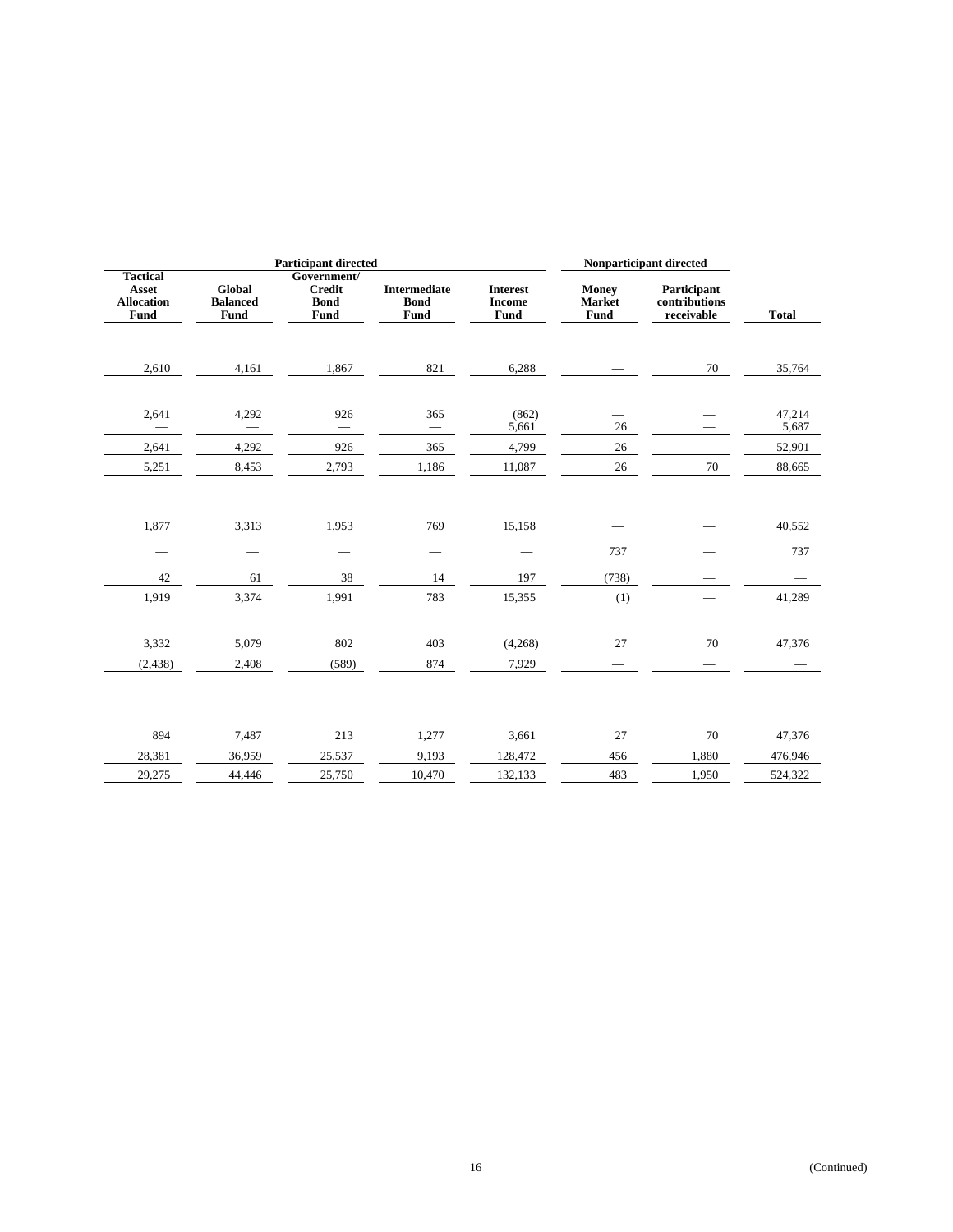(A Component Unit of the State of Alaska)

Notes to Financial Statements

December 31, 2007 and 2006

#### **(5) Synthetic Investment Contracts**

Accounts and terms of synthetic investment contracts in effect at December 31 are as follows:

### *(a) IXIS Financial Products Inc.*

In 1999, the Plan's investment manager entered into an investment contract, on behalf of the Plan, with IXIS Financial Products Inc. This financial institution provides a wrap contract that covers a separately managed structured payout synthetic investment portfolio. The account is credited with earnings and investment deposits, less administrative expenses charged by the financial institution and investment withdrawals. The contract is included in the Plan's financial statements at market value. It is fully benefit responsive. There are no reserves against contract value for the credit risk of the contract issuer or otherwise. The contract value of the investment contract at December 31, 2006 and December 31, 2007 was \$18,097 and \$22,038, respectively as reported by IXIS Financial Products Inc, and the market value of the portfolio at December 31, 2006 and December 31, 2007 was \$17,787 and \$22,245 respectively. The average crediting rates for 2006 and 2007 was approximately four and four and a half percent respectively. The crediting interest rates are based on the approximate rate of interest that will amortize differences between book and market value over the portfolio's average duration. As of December 31, 2007 the last maturity payment date was October 20, 2011.

### *(b) Union Bank Switzerland*

In 2000, the Plan's investment manager entered into an investment contract, on behalf of the Plan, with Union Bank Switzerland. This financial institution provides a wrap contract that covers a separately managed constant duration synthetic investment portfolio. The account is credited with earnings and investment deposits, less administrative expenses charged by the financial institution and investment withdrawals. The contract is included in the Plan's financial statements at market value. It is fully benefit responsive. There are no reserves against contract value for the credit risk of the contract issuer or otherwise. The contract value of the investment contract at December 31, 2006 and 2007 was \$26,255 and \$22,036, respectively as reported by Union Bank Switzerland and the market value of the portfolio at December 31, 2006 and 2007 was \$26,444 and \$22,243 respectively. The average crediting rates for 2006 and 2007 were approximately five percent. The crediting interest rates are based on the approximate rate of interest that will amortize differences between book and market value over the portfolio's average duration. As of December 31, 2007 the last scheduled maturity payment date was June 20, 2014.

### *(c) State Street Bank*

In 2000, the Plan's investment manager entered into an investment contract, on behalf of the Plan, with State Street Bank. This financial institution provides a wrap contract that covers a separately managed constant duration synthetic investment portfolio. The account is credited with earnings and investment deposits, less administrative expenses charged by the financial institution and investment withdrawals. The contract is included in the Plan's financial statements at market value. It is fully benefit responsive. There are no reserves against contract value for the credit risk of the contract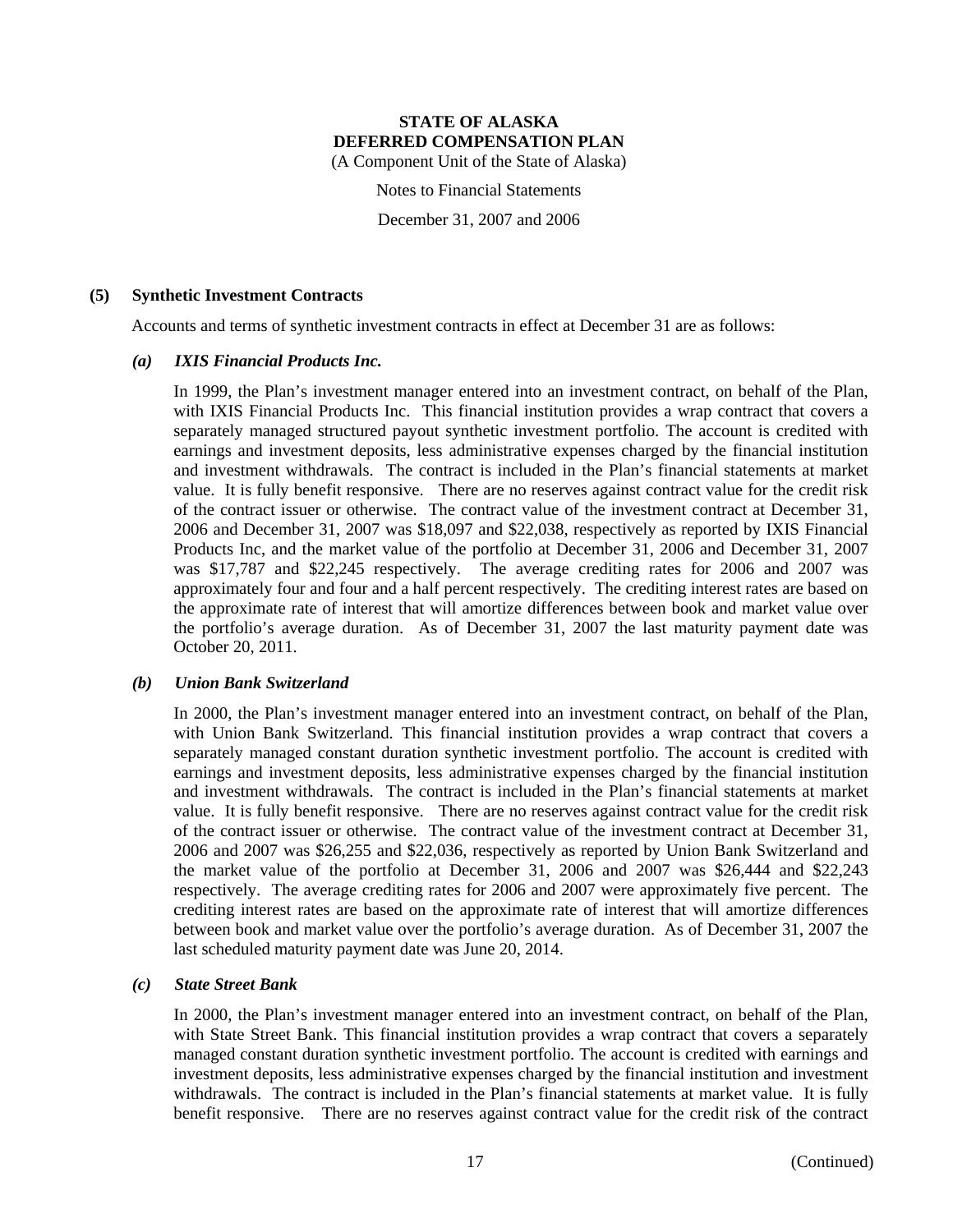Notes to Financial Statements

December 31, 2007 and 2006

issuer or otherwise. The contract value of the investment contract at December 31, 2006 and December 31, 2007 was \$26,260 and \$22,036, respectively as reported by State Street Bank and the market value of the portfolio at December 31, 2006 and 2007 was \$26,449 and \$22,243 respectively. The average crediting rates for 2006 and 2007 was approximately five percent. The crediting interest rates are based on the approximate rate of interest that will amortize differences between book and market value over the portfolio's average duration. As of December 31, 2007 the last scheduled maturity payment date was June 20, 2014

### *(d) Rabobank Nederland*

In 2003, the Plan's investment manager entered into an investment contract, on behalf of the Plan, with Rabobank Nederland. This financial institution provides a wrap contract that covers a separately managed structured payout synthetic investment portfolio. The account is credited with earnings and investment deposits, less administrative expenses charged by the financial institution and investment withdrawals. The contract is included in the Plan's financial statements at market value. It is fully benefit responsive. There are no reserves against contract value for the credit risk of the contract issuer or otherwise. The contract value of the investment contract at December 31, 2006 and December 31, 2007 was \$18,097 and \$22,038, respectively as reported by Rabobank Nederland, and the market value of the portfolio at December 31, 2006 and December 31, 2007 was \$17,787 and \$22,246 respectively. The average yield and crediting interest rates for 2006 and 2007 was approximately four and four and a half percent respectively. The crediting interest rate is based on the approximate rate of interest that will amortize differences between book and market value over the portfolio's average duration. As of December 31, 2006 the last scheduled maturity payment date was October 20, 2011.

### *(e) Bank of America*

In 2003, the Plan's investment manager entered into an investment contract, on behalf of the Plan, with Bank of America. This financial institution provides a wrap contract that covers a separately managed structured payout synthetic investment portfolio. The account is credited with earnings and investment deposits, less administrative expenses charged by the financial institution and investment withdrawals. The contract is included in the Plan's financial statements at market value. It is fully benefit responsive. There are no reserves against contract value for the credit risk of the contract issuer or otherwise. The contract value of the investment contract at December 31, 2006 and 2007 was \$18,097 and \$22,038, respectively as reported by Bank of America, and the market value of the portfolio at December 31, 2006 and 2007 was \$17,787 and \$22,246 respectively. The average yield and crediting interest rates for 2006 and 2007 was approximately four and four and a half percent respectively. The crediting interest rate is based on the approximate rate of interest that will amortize differences between book and market value over the portfolio's average duration. As of December 31, 2007 the last scheduled maturity payment date was October 20, 2011.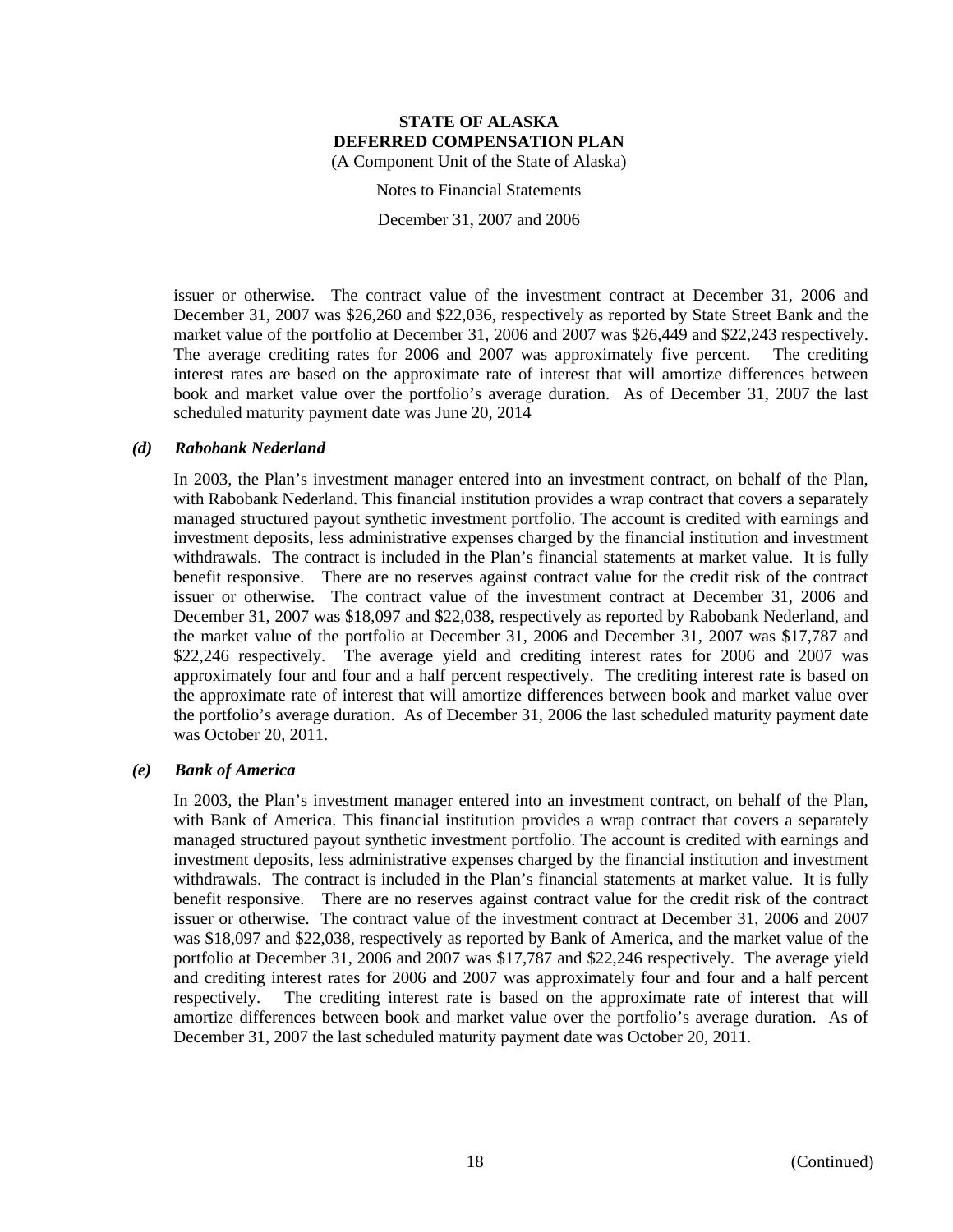Notes to Financial Statements

December 31, 2007 and 2006

### *(f) Pacific Life Insurance Co.*

In 2004, the Plan's investment manager entered into an investment contract, on behalf of the Plan, with Pacific Life Insurance Co. This financial institution provides a wrap contract that covers a separately managed structured payout synthetic investment portfolio. The account is credited with earnings and investment deposits, less administrative expenses charged by the financial institution and investment withdrawals. The contract is included in the Plan's financial statements at market value. It is fully benefit responsive. There are no reserves against contract value for the credit risk of the contract issuer or otherwise. The contract value of the investment contract at December 31, 2006 and December 31, 2007 was \$18,100 and \$22,038, respectively as reported by Pacific Life Insurance Co, and the market value of the portfolio at December 31, 2006 and December 31, 2007 was \$17,790 and \$22,246 respectively. The average crediting rate for 2006 and 2007 was approximately four and four and a half percent respectively. The crediting interest rates are based on the approximate rate of interest that will amortize differences between book and market value over the portfolio's average duration. As of December 31, 2007 the last maturity payment date was October 20, 2011.

#### **(6) Ownership of Pooled Investment Funds**

The Alaska Long-Term Balanced Trust, which was added to the plan effective August 15, 2007, is invested in six pooled investment funds. The six pooled investment funds are composed of the assets of this Trust, which is also offered by the Alaska Supplemental Annuity Plan (SBS-AP) and Alaska Defined Contribution Retirement Plans (DCR), along with five other SBS-AP and two other DCR participant directed trusts and funds. The pooled investment funds are wholly owned by these trusts and funds. The Deferred Compensation Plan portion of the Alaska Long-Term Balanced Trust assets as of December 31, 2007 are as follows:

|                                                       | <b>GNMA</b><br>Pool | Government/<br>Corporate<br>Pool | Cash<br>Pool | Equity<br>Pool | <b>Small</b><br>Cap<br>Pool | <b>International</b><br>Equity<br>Pool | Total  |
|-------------------------------------------------------|---------------------|----------------------------------|--------------|----------------|-----------------------------|----------------------------------------|--------|
| 2007:                                                 |                     |                                  |              |                |                             |                                        |        |
| Deposits $-\cosh$ and cash<br>equivalents and accrued |                     |                                  |              |                |                             |                                        |        |
| interest<br>\$                                        | 146                 | 135                              | 489          | 97             | 13                          | 14                                     | 894    |
| Mortgage backed securities                            | 3,151               |                                  |              |                |                             |                                        | 3,151  |
| Corporate notes and bonds                             |                     | 2,534                            | 64           |                |                             |                                        | 2,598  |
| Government municipals                                 |                     |                                  | 32           |                |                             |                                        | 32     |
| U.S. Treasury securities                              |                     | 3,185                            |              |                |                             |                                        | 3,185  |
| Yankees                                               |                     | 559                              |              |                |                             |                                        | 559    |
| Federal agency                                        |                     |                                  |              |                |                             |                                        |        |
| government debt                                       |                     | 1,284                            |              |                |                             |                                        | 1,284  |
| Equity                                                |                     |                                  |              | 15,006         | 659                         | 1,056                                  | 16,721 |
| Total                                                 |                     |                                  |              |                |                             |                                        |        |
| investments \$                                        | 3,297               | 7,697                            | 585          | 15.103         | 672                         | 1.070                                  | 28,424 |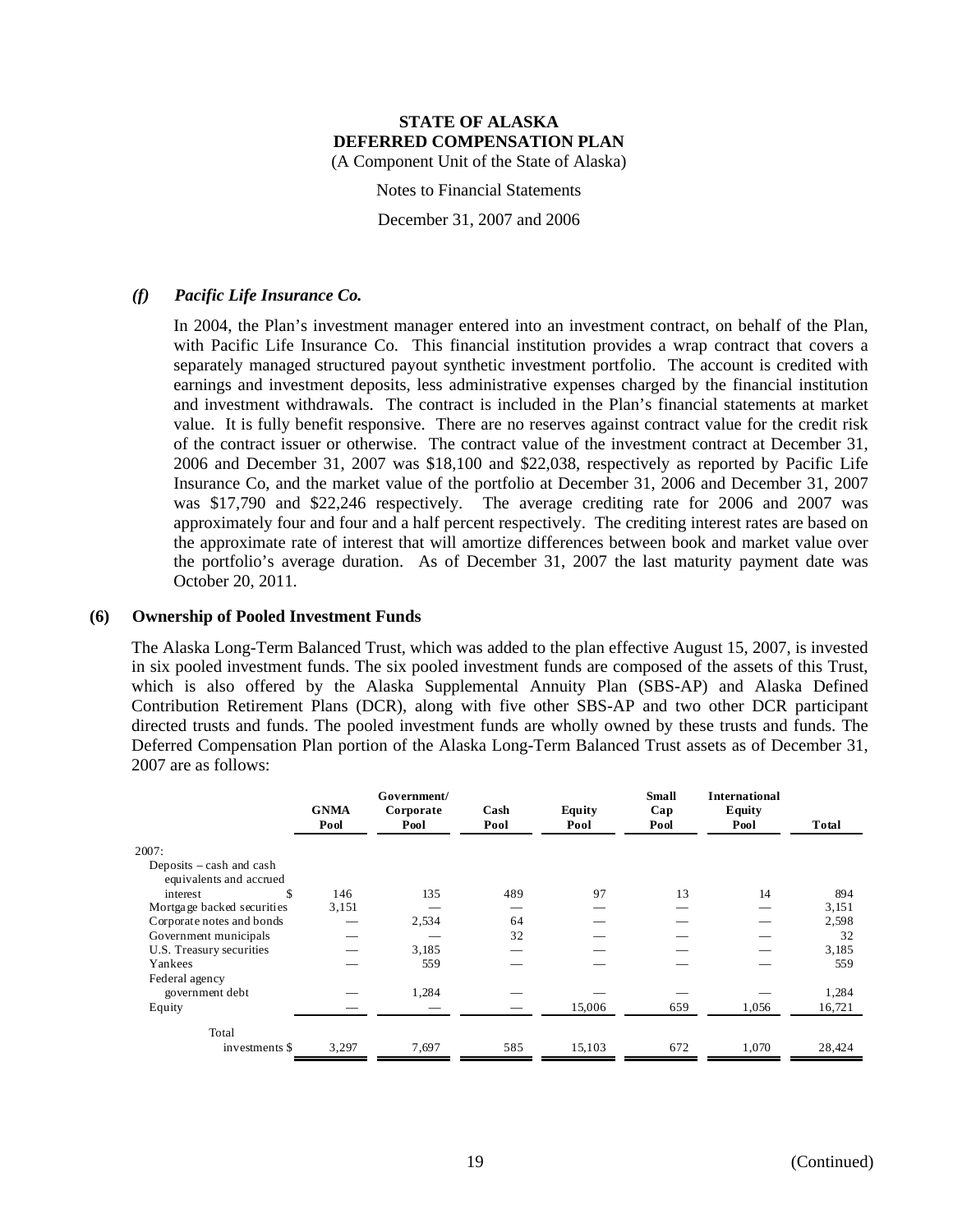(A Component Unit of the State of Alaska)

Notes to Financial Statements

December 31, 2007 and 2006

### **(7) Deposit and Investment Risk**

#### *(a) Interest Rate Risk*

Interest rate risk is the risk that changes in interest rates will adversely affect the fair value of an investment.

#### **Collective Investment and Money Market Funds**

The Alaska Retirement Management Board (Board) contracts with external investment managers who maintain collective investment funds. Managers selected to manage investments for the Plan are subject to the provisions of the collective investment funds the Board has selected. In addition, the Plan maintains a balance in a commingled money market portfolio.

The Board does not have a policy to limit interest rate risk for the Collective Investment Funds or the commingled money market portfolio. These investments with their related weighted average maturities at December 31, 2007, are as follows:

|                             |   | Fair value     | Weighted<br>average<br>maturity |
|-----------------------------|---|----------------|---------------------------------|
|                             |   | (In thousands) |                                 |
| Government/Credit Bond Fund | S | 29.148         | 7.87 years                      |
| Intermediate Bond Fund      |   | 14,110         | 3.91 years                      |
| Bond Fund                   |   | 130            | 4.51 years                      |
| Money Market Fund           |   | 544            | 30.56 days                      |

#### **Interest Income Fund**

The Board contracts with an external investment manager who is given the authority to invest in synthetic investment contracts and a Reserve (cash and cash equivalents in the Interest Income Fund). This external manager also manages the securities underlying the synthetic investment contracts.

Through the Board's investment policy, exposure to fair value losses arising from increasing interest rates is managed by limiting the duration on synthetic investment contracts as follows:

For constant duration synthetic investment contracts, duration cannot exceed the longer of six years or the duration of the Lehman Brothers Aggregate Bond Index plus one–half year. The aggregate duration of the constant duration synthetic investment contracts was 3.15 years at December 31, 2007. The duration of the Lehman Brother's Aggregate Bond Index was 3.10 years at December 31, 2007.

Duration is a measure of interest rate risk. In the case of the Plan's constant duration synthetic investment contracts, duration is the fair value weighted average term to maturity using all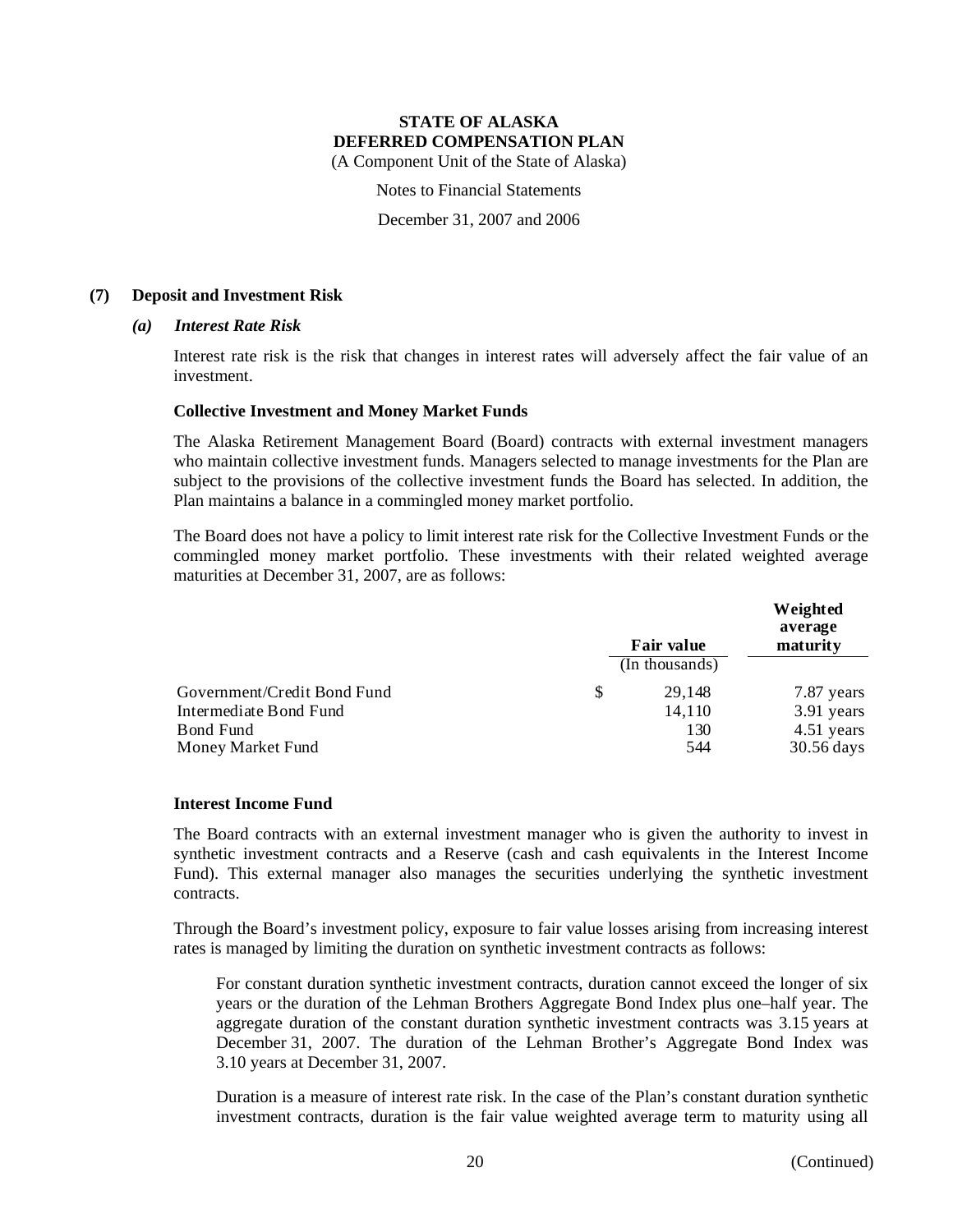Notes to Financial Statements

December 31, 2007 and 2006

fixed income securities underlying the contracts and their related cash flows. Duration of the Plan's structured payout synthetic investment contracts is the weighted average maturity of the contract payments.

The Board does not have a policy to limit interest rate risk for the Reserve. The balance in the Reserve is invested in the custodian's Short–term Investment Fund which has a weighted average maturity of fifteen days at December 31, 2007.

### *(b) Credit Risk*

Credit risk is the risk that an issuer or other counter party to an investment will not fulfill its obligations.

The Board does not have a policy to limit credit risk for the Plan's Collective Investment Funds and the commingled money market portfolio. These investments are not rated.

The Plan's Collective Investment Funds may lend assets or transfer securities to broker agents or other entities for collateral in the form of cash or securities and simultaneously agree to return the collateral for the same securities in the future. There is credit risk associated with the lending transactions. The risk exists that an issuer or other counter party to an investment will not fulfill its obligations and a loss results from the counterparty failure or default on a loaned security.

The Board's investment policy has the following limitations with regard to credit risk for synthetic investment contracts, investments underlying the synthetic investment contracts and the Reserve:

Synthetic Investment contract issuers must have an investment grade rating,

Supranational Agency and Foreign Government entity investments must have a minimum rating of A or equivalent,

Corporate debt securities must have a minimum rating of BBB or equivalent,

Asset–backed securities must have a minimum rating of AAA or equivalent,

Mortgage–backed securities are allowed if issued by Federal National Mortgage Association, Federal Home Loan Mortgage Corporation or Government National Mortgage Association,

Sequential class or type 1 or 2 planned amortization class collateralized mortgage obligations are allowed only if securitized by Agency mortgage–backed securities listed above,

The ratings assigned to issuers of money market instruments must have the highest rating of any nationally recognized statistical rating organization. This limitation does not apply to the investment funds maintained by the custodian.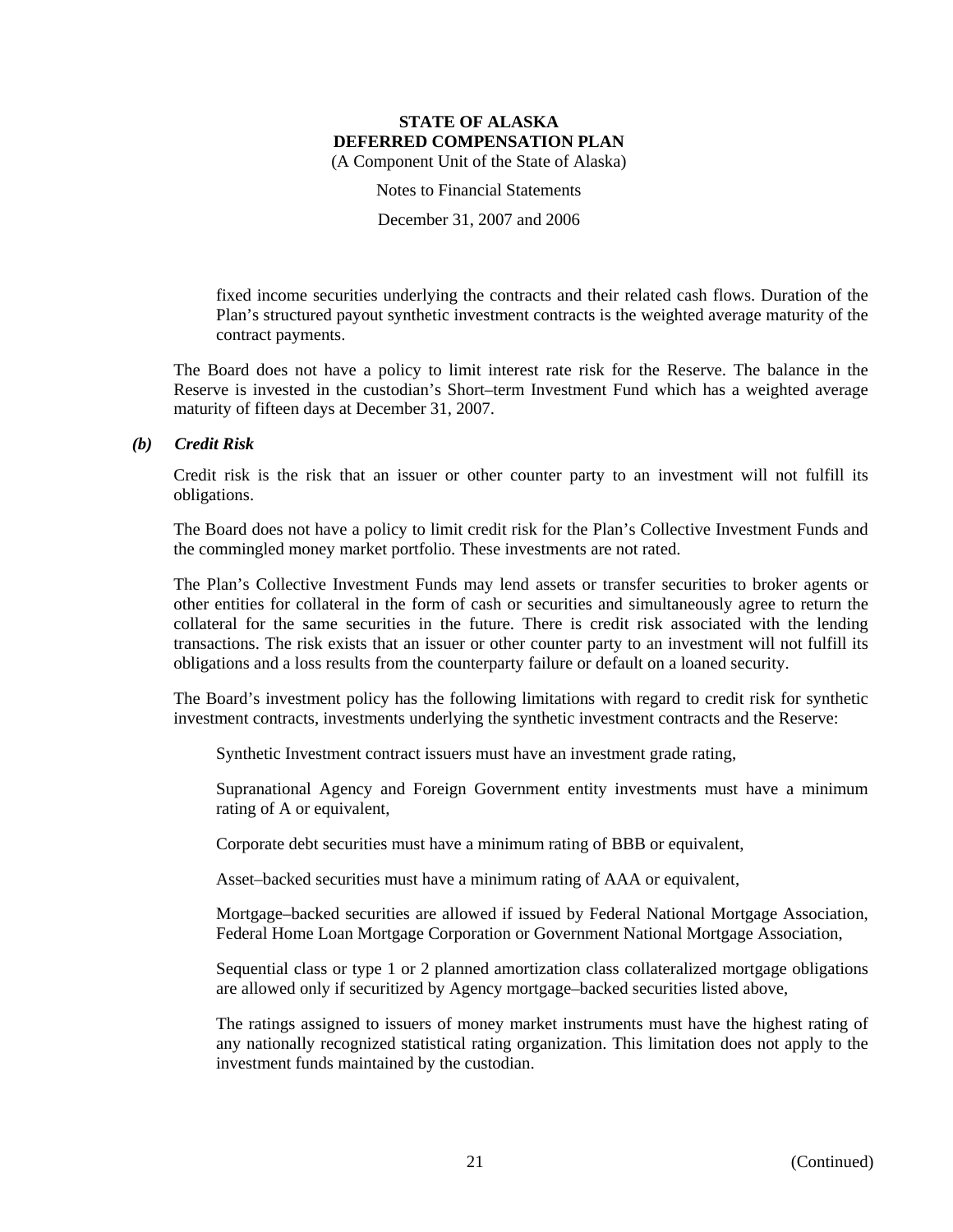Notes to Financial Statements

December 31, 2007 and 2006

The Board's investment policy has the following limitations with regard to credit risk for wholly owned pooled investments:

All government and corporate fixed income securities must be rated BBB or better at time of purchase.

All mortgage–backed securities must be issued by the Government National Mortgage Association and

Commercial paper and other short–term debt obligations must be rated A1 or equivalent.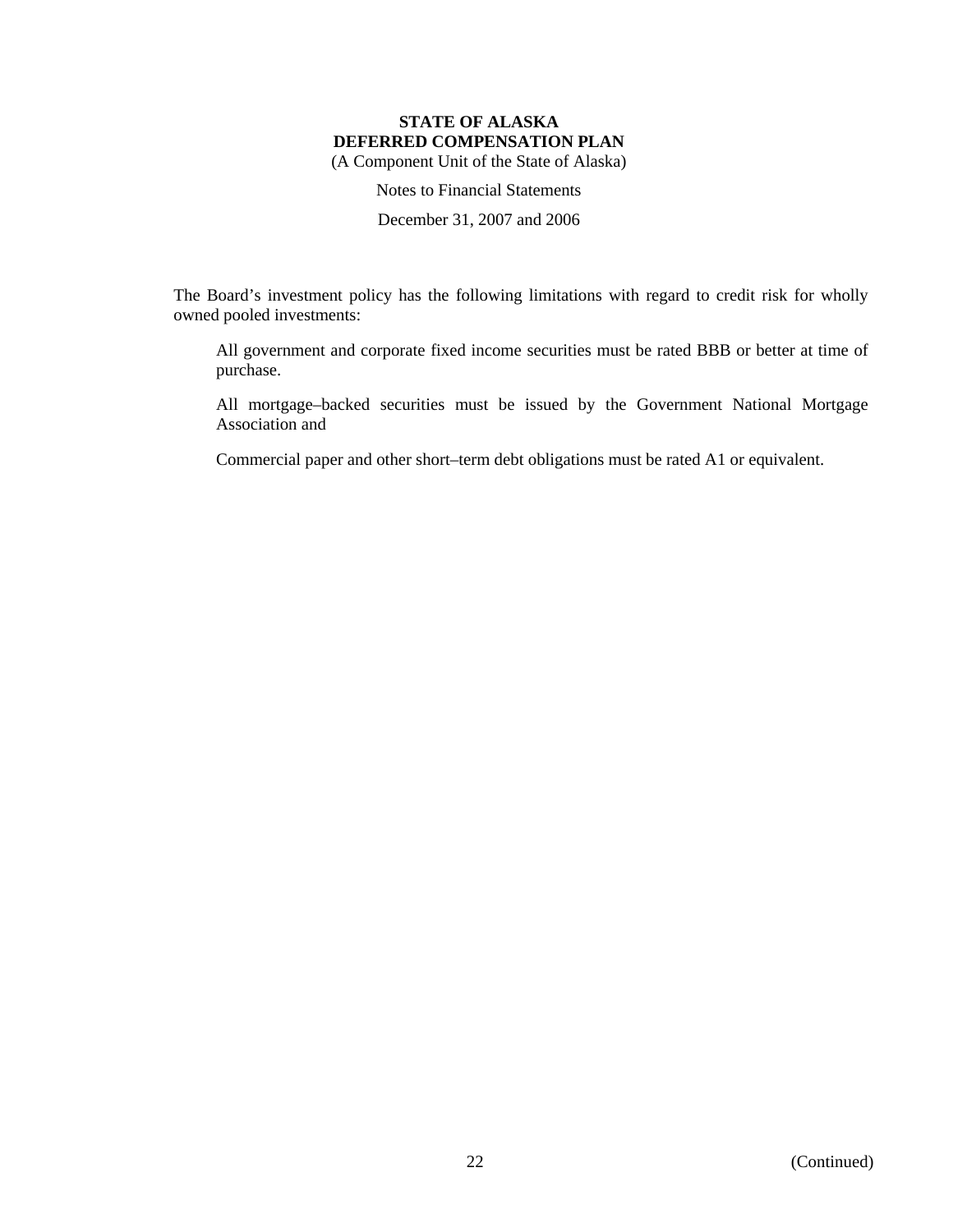Notes to Financial Statements

December 31, 2007 and 2006

At December 31, 2007, the investments underlying the synthetic investment contracts and the Reserve consisted of securities with credit quality ratings issued by a nationally recognized statistical rating organization as follows (using the Standard and Poor's rating scale):

|                                                   | Rating                    | <b>Fair value</b>                                         |                      |         |
|---------------------------------------------------|---------------------------|-----------------------------------------------------------|----------------------|---------|
| <b>Investment type</b>                            |                           | <b>Underlying</b><br>synthetic<br>investment<br>contracts | Wholly owned<br>pool | Other   |
|                                                   |                           |                                                           |                      |         |
| Investments with credit exposure:                 |                           |                                                           |                      |         |
| Money Market Fund                                 | Not Rated<br>S            |                                                           |                      | 544     |
| Short-term Investment Fund                        | <b>Not Rated</b><br>$A-1$ | (4,002)                                                   | 278<br>56            |         |
| Commercial Paper                                  |                           |                                                           |                      |         |
| Commercial Paper                                  | Not Rated                 |                                                           | 417                  |         |
| U.S. Government Agency<br>Municipal Government    | AAA                       | 18,568                                                    | 1,284<br>32          |         |
| Mortgage-backed                                   | AAA                       | 10,163                                                    | 3,151                |         |
| Mortgage-backed                                   | Not Rated                 | 50,832                                                    |                      |         |
| Other Asset-backed                                | AAA                       |                                                           |                      |         |
| Corporate Bonds                                   | AAA                       | 15,482                                                    |                      |         |
| Corporate Bonds                                   | AA                        | 1,117<br>5,364                                            | 149<br>501           |         |
|                                                   | A                         |                                                           |                      |         |
| Corporate Bonds<br>Corporate Bonds                | <b>BB</b>                 | 13,068<br>178                                             | 1.156<br>9           |         |
| Corporate Bonds                                   | <b>BBB</b>                | 9,014                                                     | 778                  |         |
| Corporate Bonds                                   | <b>Not Rated</b>          |                                                           | 11                   |         |
| Yankees:                                          |                           |                                                           |                      |         |
| Corporate                                         | AAA                       |                                                           | 113                  |         |
| Corporate                                         | AA                        | 400                                                       | 28                   |         |
| Corporate                                         | A                         | 1,358                                                     | 104                  |         |
| Corporate                                         | <b>BBB</b>                | 1,066                                                     | 90                   |         |
| Corporate                                         | Not rated                 |                                                           | 12                   |         |
| Government                                        | AAA                       | 757                                                       | 31                   |         |
| Government                                        | AA                        | 1,524                                                     | 57                   |         |
| Government                                        | A                         | 295                                                       | 68                   |         |
| Government                                        | <b>BBB</b>                | 86                                                        | 52                   |         |
| Deposits and Investments with no credit exposure: |                           |                                                           |                      |         |
| Deposits                                          |                           | 8,199                                                     | 2                    |         |
| U.S. Treasury Notes                               |                           |                                                           | 2,166                |         |
| <b>U.S. Treasury Bonds</b>                        |                           |                                                           | 1,019                |         |
| Collective Investment Funds                       |                           |                                                           |                      | 374,889 |
| Domestic Equity                                   |                           | $\overline{\phantom{a}}$                                  | 15,721               |         |
| <b>International Equity</b>                       |                           |                                                           | 996                  |         |
| Total invested assets                             |                           | 133,469                                                   | 28,281               | 375,433 |
| Pool related net assets (liabilities)             |                           |                                                           | 143                  |         |
| Total                                             | \$                        | 133,469                                                   | 28,424               | 375,433 |

### *(c) Concentration of Credit Risk*

Concentration of credit risk is the risk of loss attributed to the magnitude of a government's investment in a single issuer.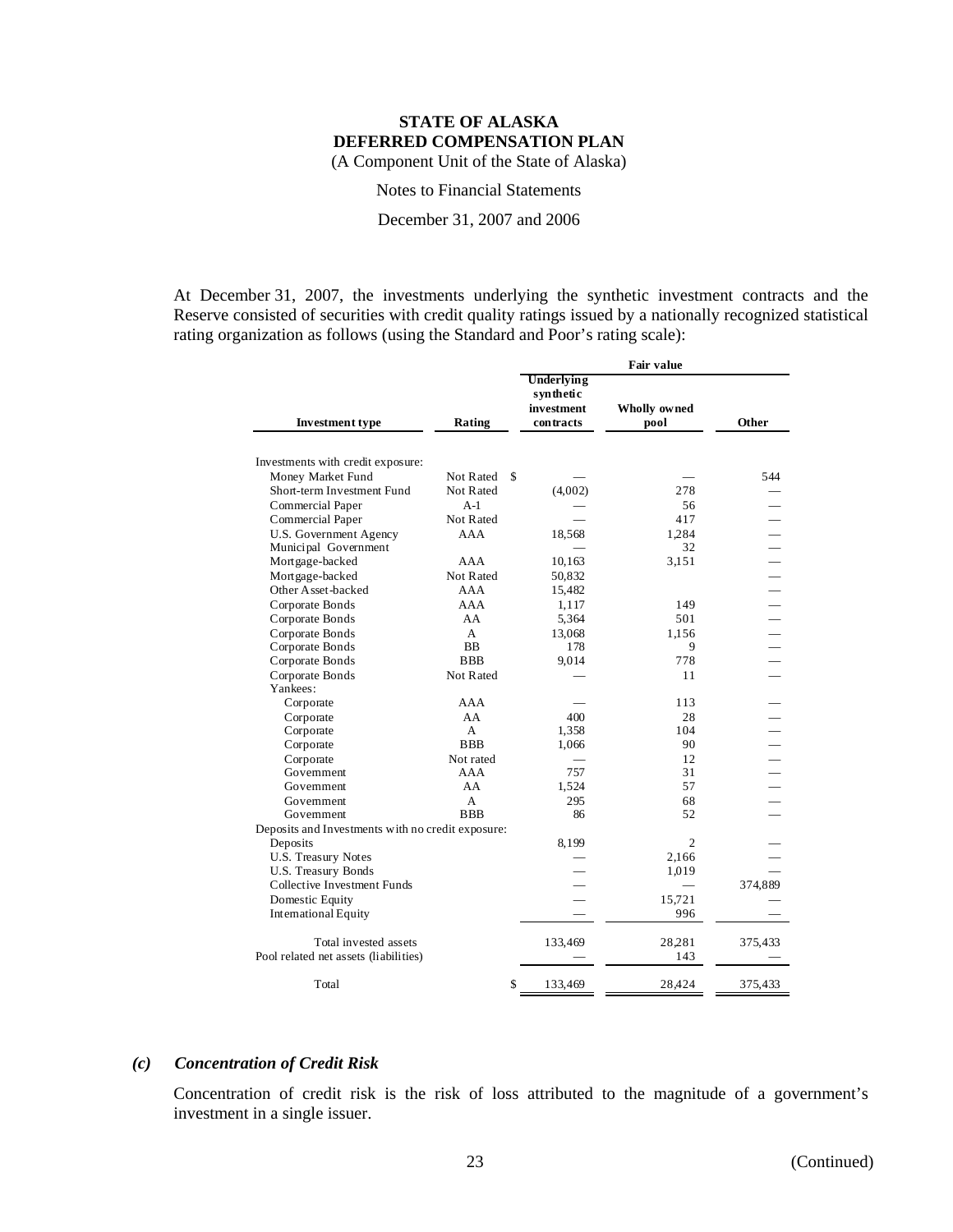Notes to Financial Statements

December 31, 2007 and 2006

The Board does not have a policy to limit concentration of credit risk in the collective investment and money market funds.

The Board's policy with regard to concentration of credit risk for synthetic investment contracts, investments underlying the synthetic investment contracts and the Reserve is as follows:

No investment will be made if, at the time of purchase, total investment in any single issuer of investment contracts would exceed 35% of the Interest Income Fund's total value.

No investment will be made if, at the time of the purchase, total investment in any single issuer or in all issuers of the securities held as supporting investments under synthetic investment contracts in the table below would exceed the respective percentages of all investments underlying the synthetic investment contracts.

| <b>Investment</b> type                               | <b>Issuer</b> | All issuers |
|------------------------------------------------------|---------------|-------------|
| U.S. Treasury and Agencies - Full Faith & Credit     | 100%          | 100%        |
| U.S. Treasury and Agencies - Non-Full Faith & Credit | 100           | 100         |
| <b>Asset-backed Securities</b>                       |               | 50          |
| Domestic and Foreign Corporate Debt Securities       |               | 50          |
| Supranational Agency and Foreign Government          |               |             |
| entity securities                                    |               | 50          |
| Money Market Instruments - Non Gov/Agency            |               | 100         |
| Custodian Short-term Investment Fund                 | 100           | 100         |

The maximum exposure to securities rated BBB is limited to 20% of the total value underlying synthetic investment contracts.

For the Reserve, the total investment of any single issuer of money market instruments may not exceed 5% of the total value underlying synthetic investment contracts. This limitation does not apply to the investment funds maintained by the custodian.

At December 31, 2007, the Plan had no exposure to a single issuer in excess of 5% of total invested assets.